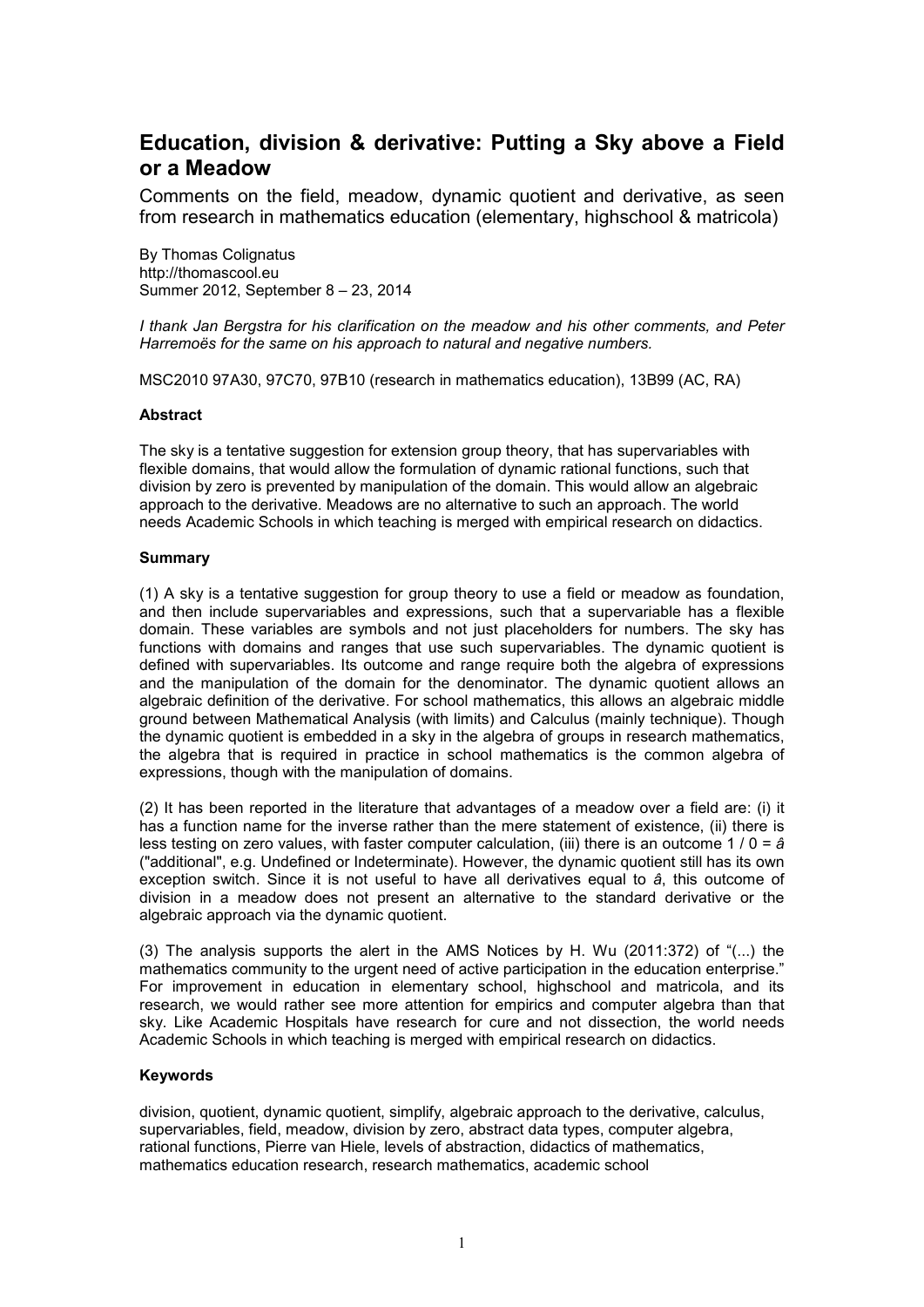## **Contents**

| 2a. The basic conundrum when Bhaskara invented the zero5                       |  |
|--------------------------------------------------------------------------------|--|
|                                                                                |  |
|                                                                                |  |
|                                                                                |  |
|                                                                                |  |
|                                                                                |  |
|                                                                                |  |
|                                                                                |  |
|                                                                                |  |
|                                                                                |  |
| 3b.1 Ambiguous "is": element, assignment, identity, equality, expression 9     |  |
|                                                                                |  |
|                                                                                |  |
|                                                                                |  |
|                                                                                |  |
|                                                                                |  |
|                                                                                |  |
|                                                                                |  |
| 4a. A general context of didactics of mathematics but an eye on mathematics 13 |  |
|                                                                                |  |
|                                                                                |  |
| 4d. Syntax versus semantics, expression versus value (continued from 3b) 15    |  |
|                                                                                |  |
|                                                                                |  |
|                                                                                |  |
|                                                                                |  |
|                                                                                |  |
|                                                                                |  |
| 8. Some remaining remarks from the research in mathematics education 21        |  |
|                                                                                |  |
|                                                                                |  |
|                                                                                |  |
|                                                                                |  |
|                                                                                |  |
|                                                                                |  |
|                                                                                |  |
|                                                                                |  |
|                                                                                |  |
|                                                                                |  |
|                                                                                |  |
|                                                                                |  |
|                                                                                |  |
|                                                                                |  |
|                                                                                |  |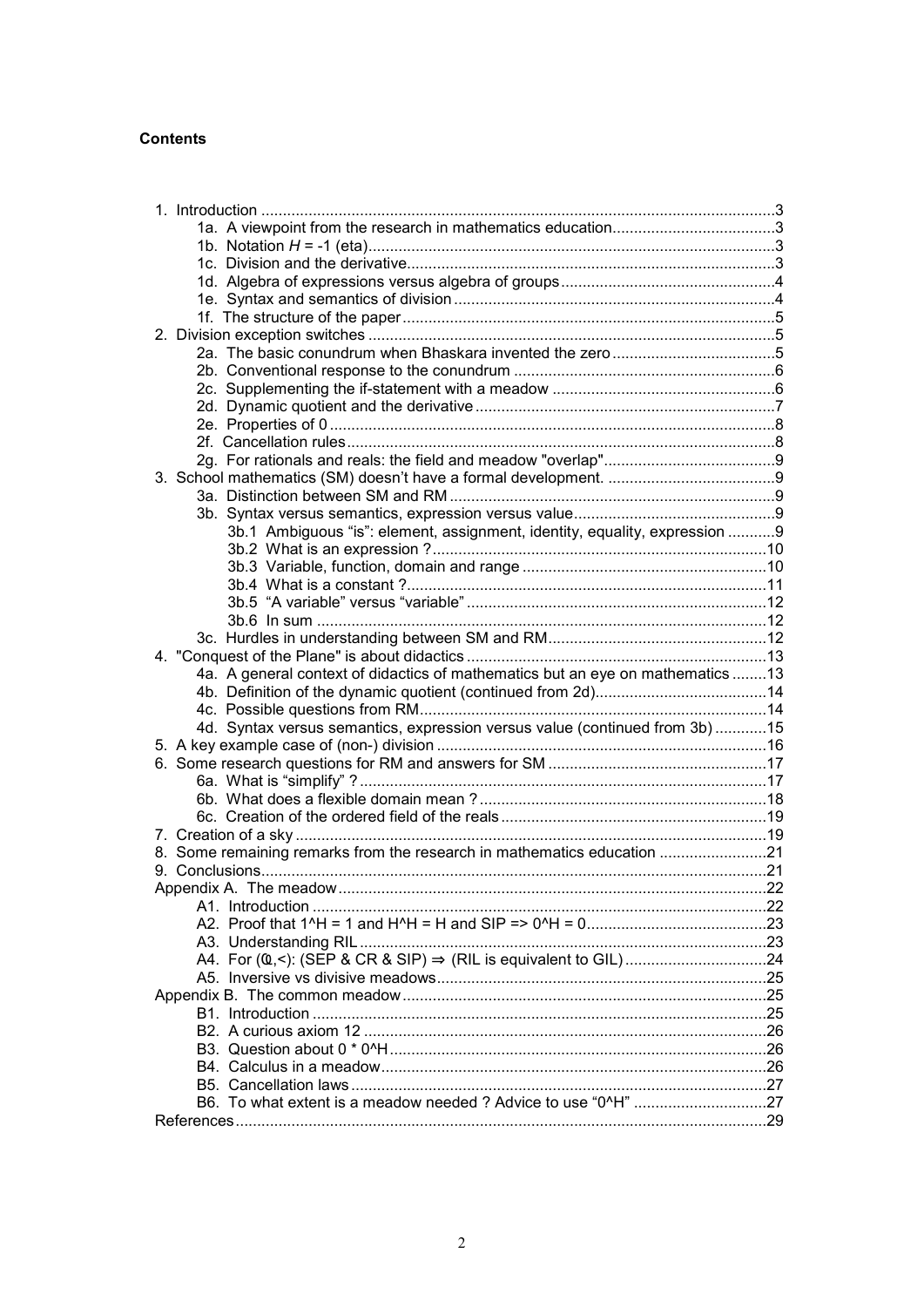## *1. Introduction*

## 1a. A viewpoint from the research in mathematics education

Communication between research mathematics (RM) and school mathematics and its research (SM) seems wise. Wu (2011:372) alerts "(...) the mathematics community to the urgent need of active participation in the education enterprise." This paper intends to make the SM - RM communication gap a bit smaller on *division* and the *derivative*, by replacing limits by *dynamic* division. We consider the education in mathematics in elementary school (division) and highschool and matricola (derivative), and the research on that education. The matricola is the first year of college or university, with an emphasis on non-math-majors.

This paper must be seen in the context of my books *Elegance with Substance* (EWS 2009) and *Conquest of the Plane* (COTP 2011b) (PDFs on the website). These books agree with Wu that there is a huge problem in education of mathematics indeed. They propose a remedy that involves a re-engineering of what is taught and a reconstruction of the mathematics industry. Improvement in education in mathematics requires our rational faculties but also the much neglected empirics of didactics. The world needs Academic Schools in which teaching is merged with empirical research on didactics, like Academic Hospitals have research for cure and not dissection of patients. Empirics are crucial. The didactic suggestions in EWS and COTP themselves are only indicative, since it is empirical research that must show what students understand best. This holds also for the discussion in this paper.

Communication between SM and RM is difficult because they use different languages, even though they seem to use both English and mathematics itself. Some readers may not be aware of the work by Van Hiele (1973, 1986) though he is by far the most important theorist and empirical analyst on the didactics of mathematics of the last century, see Colignatus (2014e). The Van Hiele theory of levels of abstraction and understanding holds that the same words can mean different things depending upon the level of abstraction. Teachers may be aware of RM-subtleties but still must communicate with students in their language. This also warrants the distinction between SM and RM. It may well be that RM has difficulty to return to the former state of understanding. There is also the Gray & Tall (1994) "procept" notion. SM may opt for deliberate ambiguity whereas RM might regard it as the objective to remove it. For example  $\sqrt{2}$  may be an instruction to grab the calculator or may be used as a symbol for a number. There is a risk that RM is too abstract so that SM should rather look for help in engineering that is more sensitive to empirics. See Colignatus (2011c) for a short umbrella overview on SM that also responds to Wu (2011).

1b. Notation *H* = -1 (eta)

We will use -1 as an operator, inspired by Harremoës (2000), using the symbol *H* (eta) (half turn, *i* 2 ). Thus *H* = -1, on the main formula line as the negation operator (*a + H b = a - b*)*,* and in superscript as the indicator for an inverse, as  $x^H = 1$  / x. For SM we have exponentiation, but for the group theory of skies, fields, commutative rings and meadows the superscript position is not necessarily intended as exponentiation but may merely express the inverse.

## 1c. Division and the derivative

For real-valued functions *f* the limit *∆x* → 0 on the quotient *∆f* / *∆x* gives the derivative. My book *A Logic of Exceptions* (ALOE, 2007:236-7, 2011a:241) on logic, for matricola, looked at the paradoxes of division by zero too, defined the dynamic quotient *y* // *x,* and as corollary developed an algebraic approach to the derivative with direct substitution of *∆x* = 0. The dynamic manipulation of the domain under consideration prevents the actual division by 0. By this algebra we mean the original algebra of expressions, and not the algebra of groups or the derivation algebra. This quotient allows an algebraic middle ground between Mathematical Analysis (with limits) and Calculus (mainly technique). Colignatus (2011b) elaborates for SM.

There are two issues for this paper: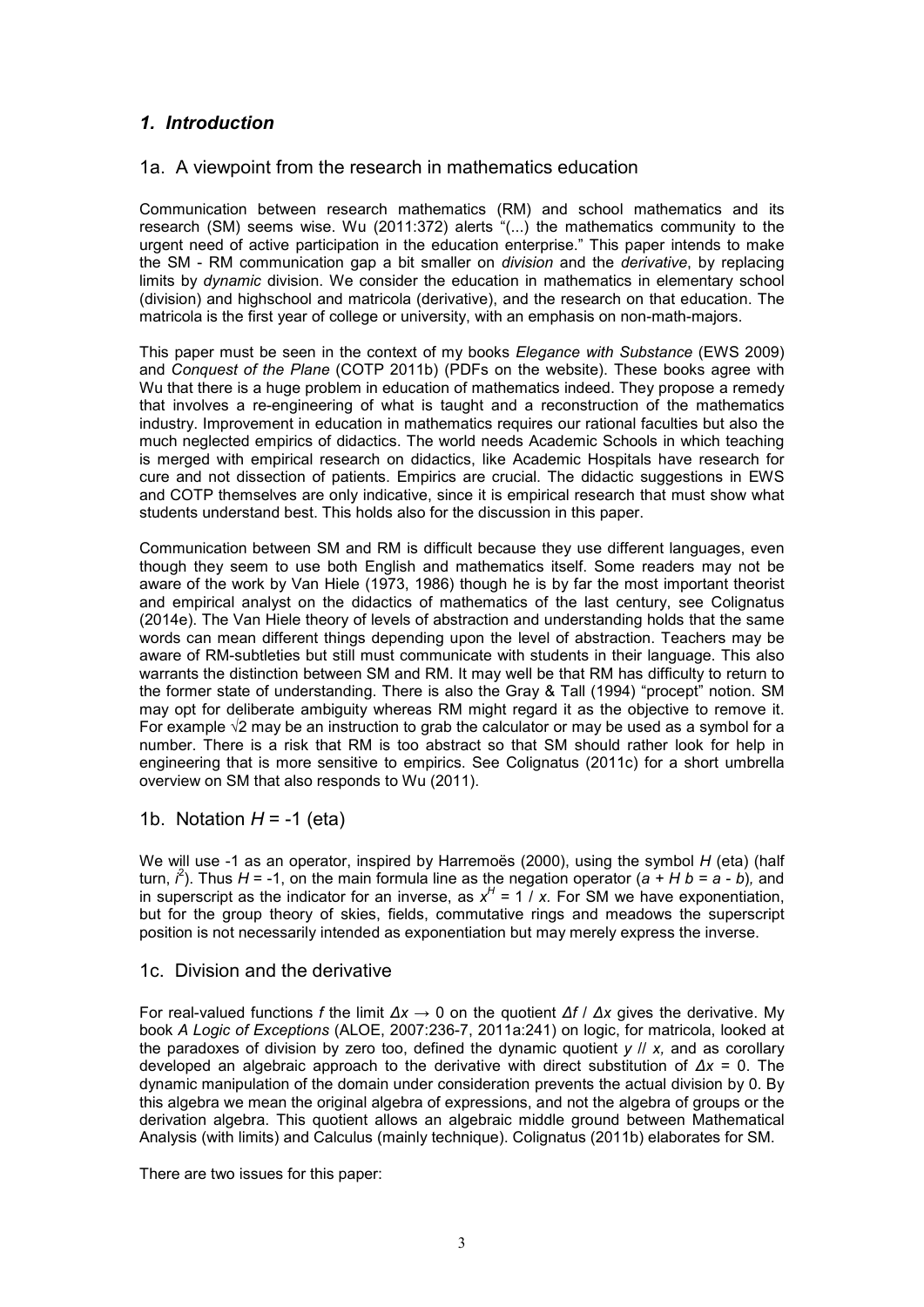(1) Fitting with the Van Hiele theory of levels, the dynamic quotient is defined in terms that highschool students (SM) should be able to understand. How will RM manage ?

(2) Could there be alternative ways to divide by zero without manipulation of the domain ? Bergstra & Tucker (2007) presented the notion of a Meadow for the algebra of groups. In a Commutative Ring (CR) there is no multiplicative inverse  $x^H = 1 / x$ . In a Field (such as the real numbers) there is a multiplicative inverse 1 / *x* except for *x* = 0. In a "common" meadow an outcome would be 1 / 0 = *â*, for some *â* ("additional"). Example values are Undefined or Indeterminate. A meadow that has  $\hat{a} = 0$  is called "involutive". While  $0^H = 0$  is counter-intuitive, a more natural choice is *â* = Indeterminate. Could such a meadow be used for the alternative to the derivative ? There is much to say for a generalised inverse, like in matrix algebra, and thus we wonder whether the meadow might be useful for the dynamic quotient.

The reported advantages of a meadow over a field are: (i) it has a function name for the inverse rather than the mere statement of existence, (ii) there is less testing on zero values, with faster computer calculation, (iii) there is an outcome 0<sup>H</sup> = 1 / 0 = *â* ("additional").

On close consideration, the idea of using a meadow as an alternative for the dynamic quotient bears no fruit. Direct substitution of *∆x* = 0 would generate derivatives that are *â* everywhere. We thus reject the usefulness of a meadow as an alternative for the dynamic quotient and the algebraic approach to the derivative. The 0*<sup>H</sup>* = 1 / 0 = *â* property appears to involve error handling and the Bergstra & Tucker (2007) paper intends to lift this from Computer Science to group theory. For some instances of computing, it appears useful to skip the testing on 0 and return a result rather than leaving the issue undefined. Thus, overall, there is no useful link to the notion of the derivative in Mathematical Analysis. This answers our main question on the meadow. A short discussion about the meadow might still be helpful to understand the situation. Part of the discussion remains in the body of the paper because of division and the derivative. Most is put in the **Appendices, A** for meadow[0] and **B** for meadow[*â*]. Overall it will be clear that 0<sup>H</sup> is semantically not really division by zero. It is advisable to use quotes like "0<sup>*H*</sup>" to indicate that the issue is one of error handling and rewriting that error.

Wolfram (1988, 1996), in presenting *Mathematica,* takes a Computer Algebra approach with pattern recognition that differs from the approaches studied below. *Mathematica* uses Indeterminate*.* Open source packages are Sage and R. It seems that computer algebra is more robust anyway, see also some other aspects that we meet below.

## 1d. Algebra of expressions versus algebra of groups

The dynamic quotient uses the algebra of expressions with variables that have flexible domains. Does this concept fit with the standard approaches in the algebra of groups ?

In the following we will take the real numbers as a Field and then put a Sky above it. This sky will also use (super-) variables that have a variable domain in that field, and the dynamic quotient that uses such variables. This will allow an algebraic definition of the derivative.

Is there some interaction w.r.t. the choice between field or meadow ? It turns out that the issues are independent. The sky and the dynamic quotient can be defined for either field or meadow. In some ways it might be just as clear to leave 0<sup>H</sup> or 1 / 0 as undefined, since the dynamic quotient has its own exception switch at zero. But one might prefer a meadow for its properties. Below we will define the sky more traditionally for the field only.

A key point is that the algebraic group theory tends to focus on groups with numerical values only, while the dynamic quotient uses algebraic expressions (with symbols along numbers). In *Mathematica* there is a symbolic Simplify[*y* / *x*] that may inspire a more symbolic view.

### 1e. Syntax and semantics of division

We regard as the *meaning* of division that *x*  $x^H$  = 1. Three per three is 3<sup>H</sup> + 3<sup>H</sup> + 3<sup>H</sup> = 3 3<sup>H</sup> = 1.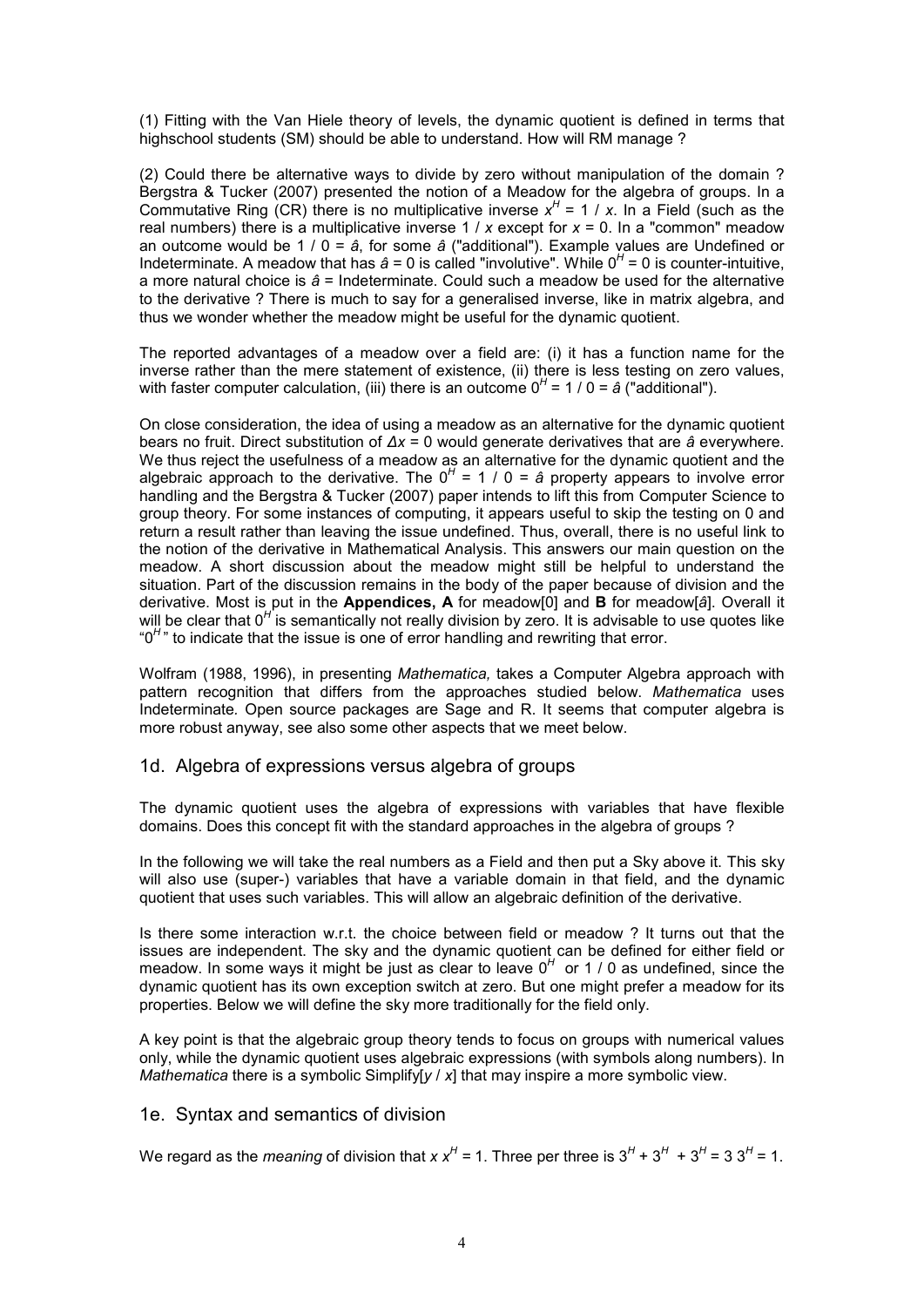Van Hiele (1973) (and possibly in English in Van Hiele (1986) but I have no access to it) suggested x<sup>H</sup> as the format to use for elementary school, and to abolish much of the tedium of fractions. Thus  $div[V, x] = v / x$ , currently a ratio of two quantities, becomes to be seen as the product of a quantity with the inverse of another quantity: *y x<sup>H</sup>* . Thus a quotient is the numerator-multiple of the inverted-denominator. Compare this to Wu (2011:373) on the US experience on fractions. Also, for the first year of junior highschool Van Hiele wondered whether a small Peano type of introduction to formal arithmetic might be possible. These issues in education are different from the formal approaches considered here, but it is useful to indeed look at some requirements from theory.

It turns out that the pronunciation of fractions is problematic. The rank order names "first, second, third, fourth, fifth, ..." are abused to call 3<sup>H</sup> or 1 / 3 "one-third". Colignatus (2014abc) – thanking Harremoës for a discussion on this – suggests calling 3*<sup>H</sup>* "per three" so that 2 3*<sup>H</sup>* becomes "two per three". Thus 21 3<sup>H</sup> becomes "two-ten-one per three". (And 7 3 3<sup>H</sup> = 7.) Also: a mixed number 2 + 2<sup>H</sup> (two and a half) should not be written as 2½ (two *times* a half).

A key point is that division as an operator is often just a rewriting. While 2*<sup>H</sup>* is a half, putting that superscript there doesn't amount to much effort in "calculation". Similary (*n m*<sup>H</sup>)<sup>H</sup> = n<sup>H</sup> m is just algebra and not really "calculation". A fraction 125 / 500 is rather un-informative but the information surfaces by finding 25%, which is the true "calculation" that we intend that word for. It is known as Long Division. In this case first multiply both terms by 2.

There is some danger in education that one regards x<sup>H</sup> as the operator and 1 / x as the result. In that case "calculation" becomes the rewriting from superscript *H* to the expression with the division-slash or division-line. For example, not 2*<sup>H</sup>* but only ½ would be regarded as the number on the number line. This would be very unfortunate. It leads to all kinds of exercises for poor children to determine the relation between  $\frac{1}{2}$  and  $\frac{3}{4}$ , such as locating them on the number line. Instead, proper didactics would be that 2<sup>H</sup> and 3 4<sup>H</sup> are simultaneously algebraic expressions and numbers, can be compared with a common factor, 1 or 100%, and thus can be found on the number line as 0.25 and 0.75. For this comparison Long Division is the key operation. For unknown reasons, education in elementary school has not yet taken full advantage of the invention by Simon Stevin (pronouce STAY-vin) in 1585 AD of the decimal point notation. See Colignatus (2011) for a discussion on exact and approximate values in decimal point notation. See Colignatus (2009:21) (2011b:207-210) on proportion space {*x, y*} and the notion of *number* by looking at both the axes and the  $x = 1$  line. For example  $\frac{1}{2}$  / 1 gives the slope of the ray through {1, 2*<sup>H</sup>* }.

Thus, there is much to say for Van Hiele's suggestion of using the x<sup>H</sup> format.

### 1f. The structure of the paper

We arrived at this subject via the education on division and the derivative. For SM, clarity on the dynamic quotient has been given in ALOE, EWS and COTP. Sections 2d, 3b and 4 below explain this SM definition to RM. The Sky in Section 7 is intended to lift the definition to group theory for RM. Interlaced are connecting sections. We close with some remaining comments. Some more discussions on the Meadow are in the **Appendices**. Since the division exception switches drive this paper, we start with them.

### *2. Division exception switches*

### 2a. The basic conundrum when Bhaskara invented the zero

If  $(0 \cdot 0^H)$  = 1 then  $(0 = 0) \Rightarrow (0 \cdot 2) = (0 \cdot 5) \Rightarrow (2 = 5) \Rightarrow$  *falsum.* Thus we might form expression "0<sup>H</sup> " but it requires exceptional treatment. Could we set 0<sup>H</sup> = 0 ? This does not solve the exception, as is shown by the "fundamental conundrum theorem" (FCT). Henceforth we will assume the separation axiom (SEP) that  $0 \neq 1$ .

$$
(\text{SEP } 8 \ (0^H = 0)) \Rightarrow (x \ x^H = 1 \Rightarrow x \neq 0) \tag{FCT}
$$

Proof: If *x*  $x^H$  = 1 also for  $x$  = 0 then 0 = (0 . 0) = (0 . 0<sup>H</sup>) = 1, which is forbidden by SEP. QED.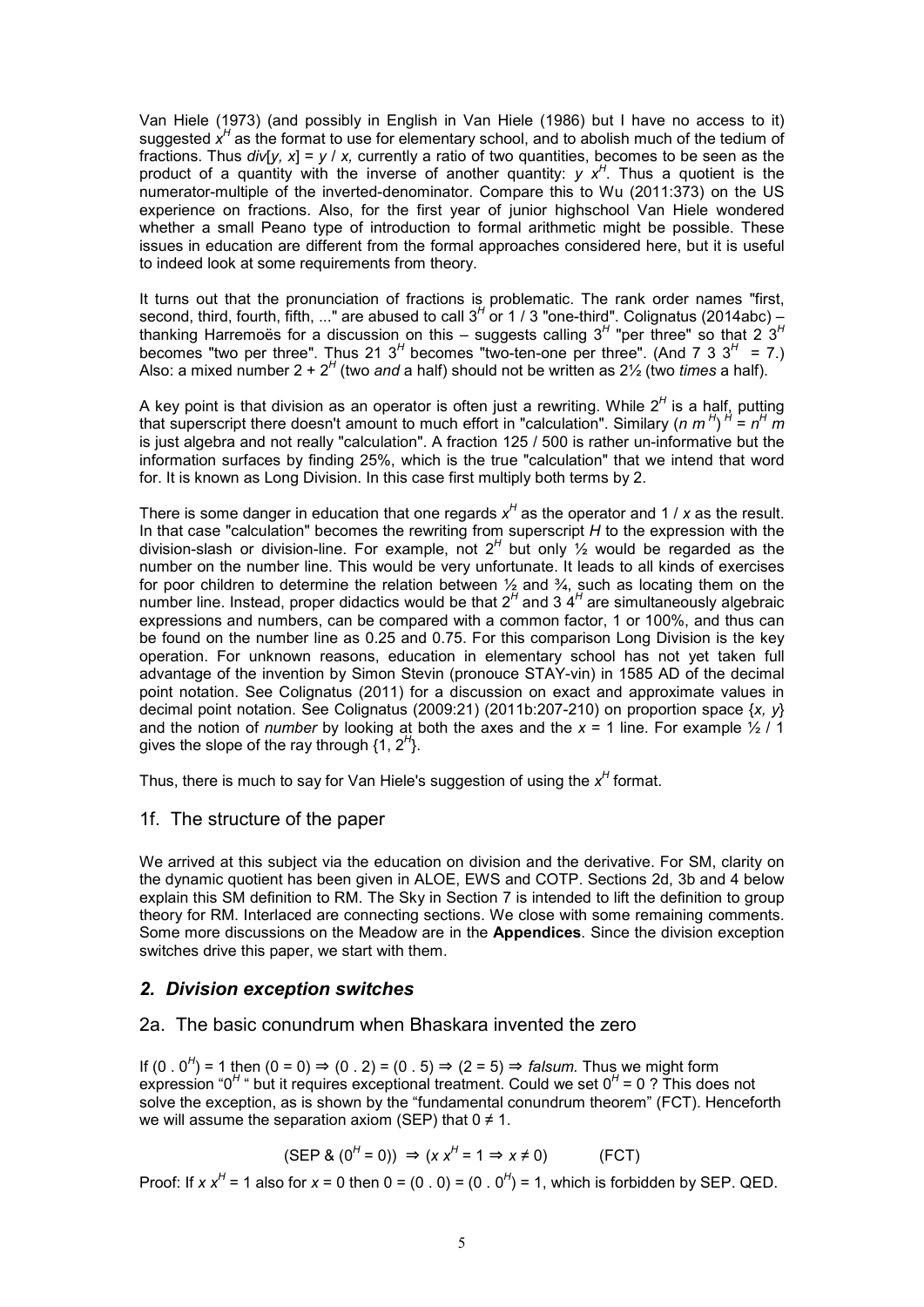A choice of 0<sup>H</sup> = 0 doesn't make 0<sup>H</sup> a proper inverse - see the meaning of division. It is error handling, or a neutralisation of an error. Dealing with more involved issues of 'division by zero' requires other methods, such as traditionally limits or alternatively the dynamic quotient.

### 2b. Conventional response to the conundrum

There is a subtlety of either leaving something undefined or assigning a value "undefined". There is a subtlety of either merely stating the existence of some inverse value or providing a function to calculate it. A bit less subtle is the distinction between finite and infinite fields.

Here we are interested in the real numbers IR, but may look at meadows for the rational numbers Ҩ. Thus we look at the ordered field, with an infinite number of elements.This means that group theory properties strictly for finite cases are not relevant for us.

The division exception switch for a Field, or *General Inverse Law* (GIL), leaves the expression 1/0 undefined. A field has  $x / x = 1$  but protected by  $x \ne 0$  (see the FCT).

 $\iint (x \neq 0)$  *then*  $\left( x \cdot x^H = 1 \right)$  GIL in a field, leaving 1/0 undefined

Let us substitute  $2^H$ . Thus we must test whether ( $2^H \neq 0$ ). There is no way yet how we can decide this. We simply cannot do the test. Would we be allowed to say that the expressions are not the same, whence the inequality does not hold ? Are we allowed to say that clearly a half is not zero ? No. A roundabout is necessary. We first find that  $22<sup>H</sup> = 1$ . We also derive  $(2<sup>H</sup> = 0)$  ⇒  $(2 2<sup>H</sup> = 0)$ . Since 2  $2<sup>H</sup> ≠ 0$  we conclude that  $2<sup>H</sup> ≠ 0$ . In general:

$$
(x \neq 0) \Rightarrow (x^H \neq 0)
$$
 NZI, nonzero inverses

Finally substituting  $2^H$  we derive that  $2^H (2^H)^H = 1$ . Now multiply by 2 and find 2  $2^H (2^H)^H = 2$ which gives (2<sup>H</sup>)<sup>H</sup> = 2. This is the proper approach. Thus the "value" of 2<sup>H</sup> is a difficult concept here, and formally we look at the expression 2*<sup>H</sup>* .

The assumptions for a Commutative Ring (CR) are in **Appendix A.** There we will also define the *Strong* Inverse Properties (SIP). SIP3 would be in principle sufficient to derive all SIP.

$$
(x^H)^H = x
$$
 SIP3

A field can be generated from SEP & CR & GIL. It allows the derivation of "protected properties" such as  $(x \neq 0) \Rightarrow ((x^H)^H = x)$ . Let us call this "SIP3". Namely:

$$
(x \neq 0) \Rightarrow (z = x^H) \Rightarrow (z \neq 0) \Rightarrow \{ (x^H)^H = ((x^H)^H x^H x) = (z^H z x) = x \} \text{ "SIP3"}
$$

### 2c. Supplementing the if-statement with a meadow

One might read GIL as a *prohibition* of trying 1 / 0. But we "have" both 0 and <sup>H</sup> and thus might create the expression  $0^H$ . When we choose  $0^H = 0$ , the field is not extended with a new element. While a field would not have functions but essentially only states existence, then there is still no change in the assertion of the existence of 0. One can make a strong case that the notion of a field does not change if the following is adopted:

$$
If(x \neq 0) then (x \cdot x^H = 1) else (x^H = 0)
$$

If  $0^H$  = 0 then  $(0^H)^H$  = 0 by mere substitution. Then  $(x^H)^H$  = *x* also holds for *x* = 0. Thus SEP & CR & GIL[0] generate (unprotected) SIP3. Conversely if we want  $((0^H)^H = 0)$  then we must take  $(0^H = 0)$ , see below on the properties of 0.

A main idea is that logical tests can be turned into equational or algebraic forms that might cause faster calculation. The following algebraic expression without an explicit protection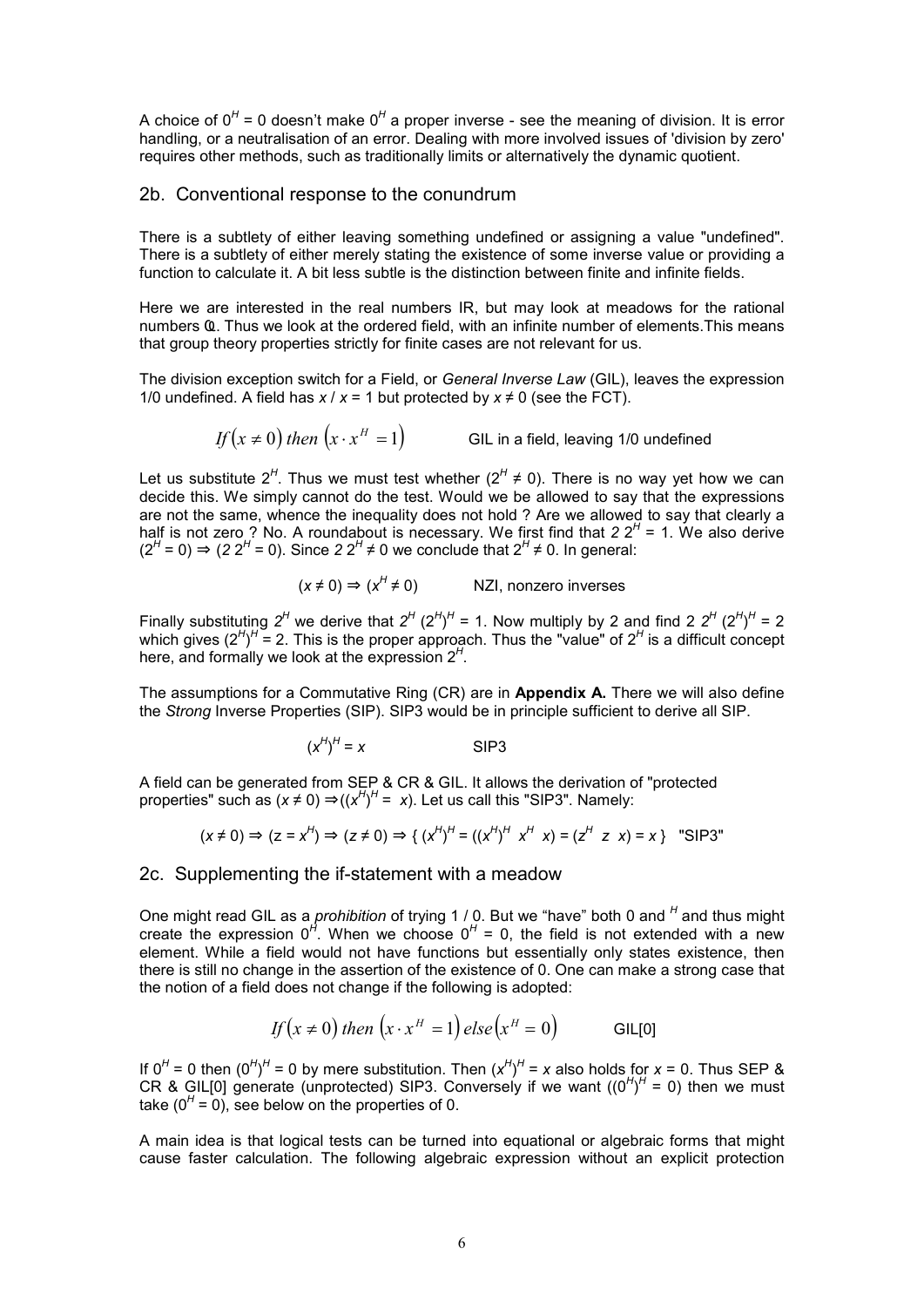clause will be called the *Restricted* Inverse Law (RIL). Though GIL is called "general" it is actually RIL that is the "generalised" version. If 0 0<sup>*H*</sup> = 0 then case 0 is trivial and GIL ⇒ RIL.

 $x * x / x = x$  or  $x * (x / x - 1) = 0$  RIL (Von Neumann)

Bergstra & Tucker (2007:22): "A model of CR & SIP & Ril [RIL] is called a *meadow*." [italics added] In the distinction between field and meadow a key question is whether *either* GIL prohibits GIL[0], so that they are alongside, *or* that one is a subcase, *or* that both are the same (i.e. in terms of group algebra and not of datatype with explicit functions).

### 2d. Dynamic quotient and the derivative

The *dynamic* quotient simplifies the discussion of ratio's without sacrificing exactness. The dynamic quotient assumes the normal *"static"* quotient *div*[*N, D*] = *N D<sup>H</sup>* = *N* / *D* as used in SM, with numerator *N* and denominator *D.* The explanation for RM requires a recall of school mathematics. Real numbers are constants, and can be represented symbolicly too. A function has a domain and range. A quotient can be seen as a function of two arguments *N* and *D,* that are chosen as either constants with single values or variables with domains. In proportion space {*D, N*} the eye movement is easier when associating *D* with a horizontal axis and *N* with a vertical one. See section 3b.3 for variable, function, domain and range in SM.

ALOE (above) defines the "unless" exception switch and the dynamic quotient *N D#* = *N* // *D* by the following process or program, using brackets to show the program steps, and using "a variable" (see Sections 3b.5 & 4d below for "(a) variable", and see also Section 7):

*N D<sup>#</sup>* ≡ { *N D<sup>H</sup>*, unless *D* is a variable and then: assume *D* ≠ 0, simplify the expression *N D<sup>H</sup>*, declare the result valid also for the domain extension  $D = 0$  }

*N // D* reads in words as: {The dynamic quotient is equal to the normal static quotient, unless the denominator is a variable: in that case, assume that the denominator will not be zero (restrict the domain associated with it), simplify the ratio of numerator to denominator, and declare the result valid also for the domain extension that the denominator would be zero.} Thus alongside variables that run over a domain there are also (super-) variables that associate with a manipulation of the domain.

A quick test of understanding is  $(v - v)$  //  $(v - v)$ : using  $z = v - v$  thus  $z$  //  $z$ . In general  $x$  //  $x = 1$ but only for variables *x.* It turns out that *z* = 0, so that the denominator has been chosen a constant and is no variable, so that  $z / \frac{z}{z} = 0 / \frac{0}{z} = 0 / 0$  (undefined or Indeterminate).

E.g. for  $v \in \mathsf{IR}$ :  $(v - 1)$  //  $((v - 1)(v + 6)) = 1$  /  $(v + 6)$ . The division itself is a function with domain and range. In the domain of the function we find *D* running over IR. *D* has been chosen as a variable and is made a function of *v*:  $D = D[v] = ((v - 1)(v + 6))$ . Assuming  $D \in \mathbb{R} \setminus \{0\}$  gives an underlying domain for  $v \in \mathbb{R} \setminus \{-6, 1\}$ . After simplification the assumption is dropped, the domain associated with *D* is restored to IR, and this comes with *v* ϵ IR as well. Starting out with  $v \in \mathbb{R}$ , the final result is ruled by standard division:  $1/(v + 6)$  is undefined for  $v = -6$ .

An equation like  $x^2 - x = x$  would still require the switch that either  $x = 0$  or not, with division only in the second case. The dynamic quotient comes in use when setting up a ratio.

Since the notion will tend to be used when domains must be manipulated, the definition focuses on variables. Students better develop such a focus on variables and their domains too. The test on being a variable should not be complex. Thus syntactic "*D* is a variable" is the proper reminder. This syntactic test is formulated in descriptive language, with English "is", rather than with formulas. While learning to focus on variability, students must on occasion still be reminded of cases of constancy with which they would already be familiar. A variable is not a constant. Their understanding of what a constant is will grow. First consider this semantic rule, in two alternative formulations:

If *v* would be a "variable" with the same value everywhere, then *v* is a constant; or: For any constant *c*: if *v* = *c* then *v* is a constant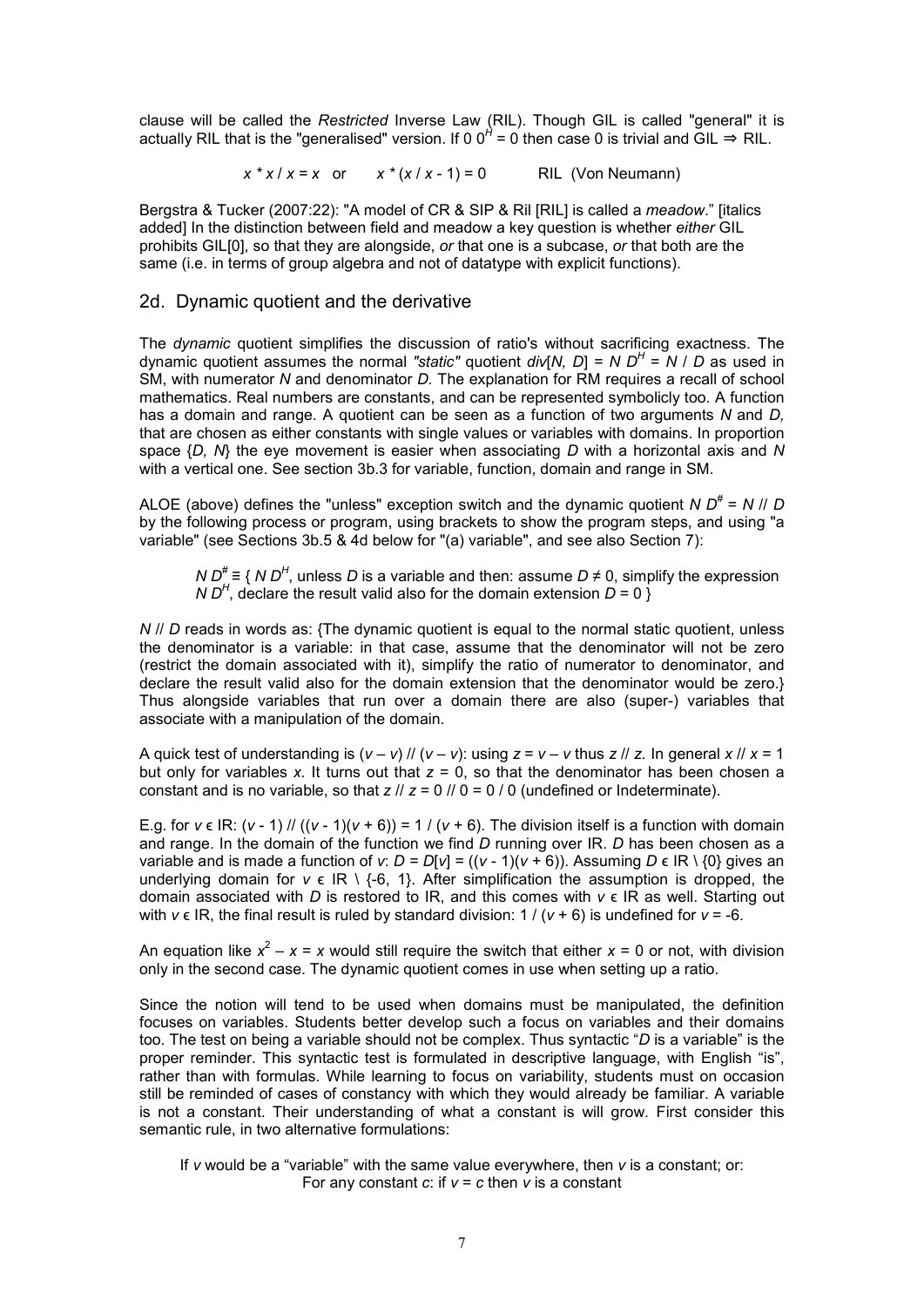We rather not use this rule. The counterfactual blurs the distinctions, as if a constant without a domain still should be tested on some domain. The notion "the same value everywhere" would cause students to think that they have to check all values from -∞ to +∞. We rather use a direct test on syntax. A SM syntactic rule for *D* on constancy is the following, has been used above in handling  $v - v = 0$ , and is formally a base for testing on being a variable too:

If *D* is some constant then *D* has been chosen to be a constant

For the derivative (in SM) the limit with ε and δ appears to be superfluous. The essence lies in the manipulation of the domain: first excluding 0, then including 0, then restricting it to 0:

 $f'[x] = df / dx \equiv \{\Delta f / \Delta x, \text{ then choose } \Delta x = 0\}$ 

The dynamic quotient relies essentially on algebra understood as the manipulation of expressions. The notion of "numerical continuity" is replaced by the "continuity contained in the algebraic formula". The information in the formula is used and not neglected. In terms of didactics, the improvement of the dynamic quotient lies in regarding division from the angle of statics versus dynamics, noun versus verb, or the Gray & Tall (1994) "procept" notion. In terms of mathematics there is the understanding that limits may sometimes be superfluous.

### 2e. Properties of 0

For CR: 0 . 0*<sup>H</sup>* = 0 since 0.*x* = 0. See **Appendix B** (B3)**,** also for critique. For us now quickly:

$$
(0 = 0 - 0) \Rightarrow (0.x = (0.x - 0.x) = 0)
$$
 (NULL) (critique 0. 0<sup>H</sup> in B3)

With RIL:  $(x = 0) \Leftrightarrow (x \cdot x^H = 0)$ . Namely multiply the LHS by  $x^H$  and the RHS by x.

Above we already had: If (0<sup>H</sup> = 0) then ((0<sup>H</sup>)<sup>H</sup> = 0) by mere substitution. With RIL conversely: if ((0<sup>H</sup>)<sup>H</sup> = 0) then 0 = 0<sup>H</sup> . (0<sup>H</sup> . 0) (by repeat NUL) = 0<sup>H</sup> . 0<sup>H</sup> . (0<sup>H</sup>)<sup>H</sup> = 0<sup>H</sup> . Thus RIL gives: (0<sup>*H*</sup> = 0) ⇔ ((0<sup>*H*</sup>)<sup>*H*</sup> = 0). Thus also: SIP3 ⇒ (0<sup>*H*</sup> = 0).

For meadow[0] we find:

(i) A field can be generated from SEP & CR & GIL, and it will generate protected properties as  $(x \neq 0) \Rightarrow ((x^H)^H = x)$  or "SIP3".

(ii) If we want  $(0^H)^H = 0$  then that nonzero clause in GIL must be dropped.

(iii) We had SIP3  $\Rightarrow$  (0<sup>H</sup> = 0). Thus (SEP & CR & GIL & SIP3)  $\Rightarrow$  (SEP & CR & SIP & RIL), where the latter is the meadow[0].

(iv) We had (0<sup>H</sup> = 0)  $\Rightarrow$  ((0<sup>H</sup>)<sup>H</sup> = 0) by mere substitution. Thus (SEP & CR & GIL[0])  $\Rightarrow$ (SEP & CR & SIP & RIL), where the latter is the meadow[0].

### 2f. Cancellation rules

Relevant is also the zero product rule:

$$
a b = 0
$$
 iff  $a = 0$  or  $b = 0$ 

In a field it is easy to prove GIL  $\Rightarrow$  ZPR: Assuming *a* ≠ 0 then *a*<sup>*H*</sup> *a b* = *b* = 0, and so on. In a meadow we cannot assume  $a^H$  a = 1. However RIL & ZPR ⇒ GIL. Merely taking the roots in RIL gives  $x = 0$  or  $x / x = 1$ . This is equivalent to: if  $x \neq 0$  then  $x / x = 1$ .

A meadow might in general not satisfy the zero product rule (ZPR) that we would wish to have. But we will use the infinite field that satisfies that ZPR. Conceivably that field might be replaced by a meadow merely for its reported advantages.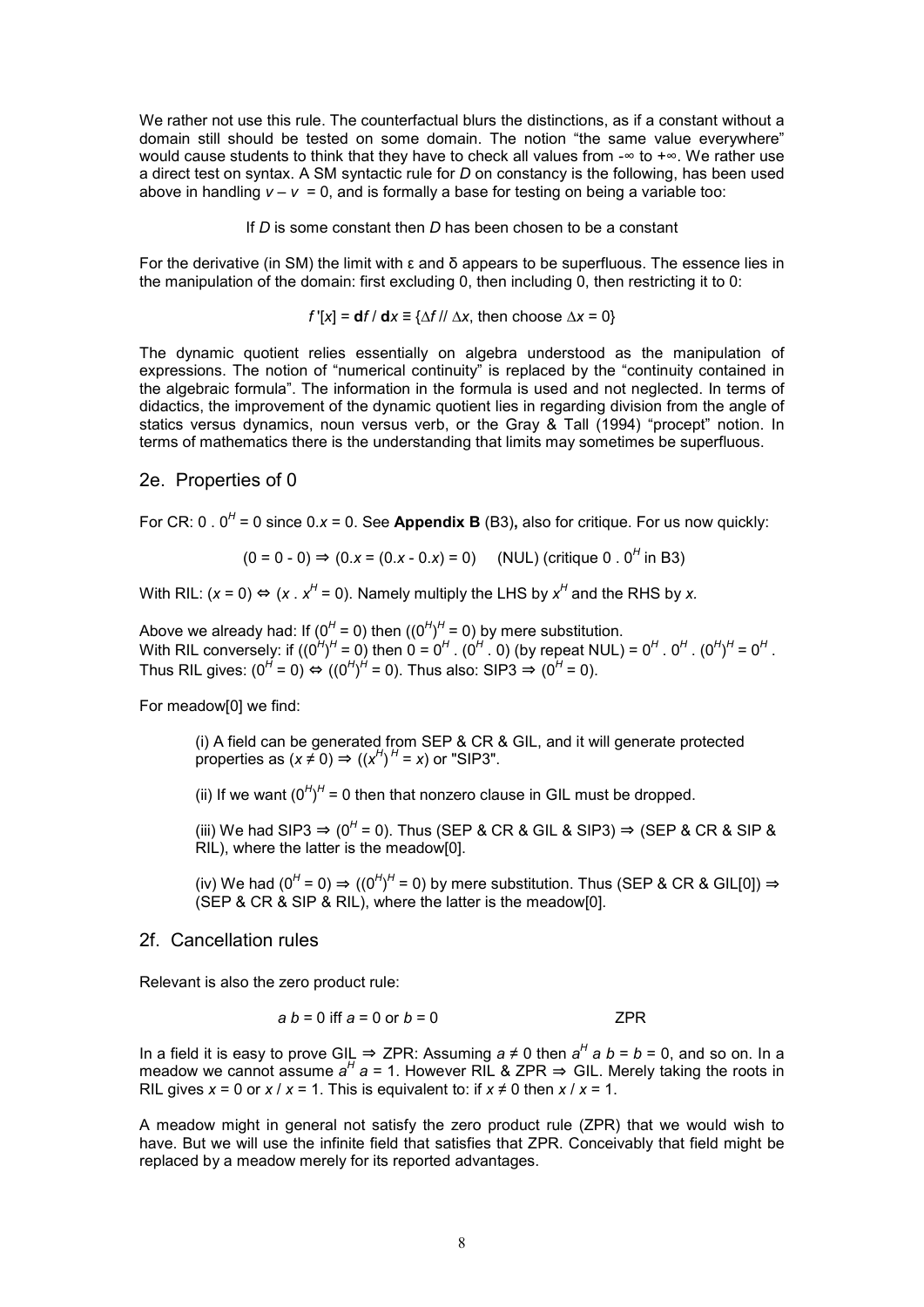Bergstra & Ponse (2014a:p3&8) discuss cancellation rules and hold that GIL is equivalent to both ZPR and CL:

$$
((x \neq 0) \& (x.y = x.z)) \Rightarrow (y = z)
$$
CL

For the latter: if  $x$  1 =  $x$  z then  $z$  = 1, and then substitute  $z = x / x$ . Thus RIL & CL  $\Rightarrow$  GIL[0], Bergstra, Bethke & Ponse (2013) speak about a "cancellation meadow". For all practical purposes such a meadow still produces the real numbers as an ordered field, but the formulation as a meadow would have its reported advantages (i) – (iii).

### 2g. For rationals and reals: the field and meadow "overlap"

Bergstra & Tucker (2007:22): "All fields are clearly meadows but not conversely (as the initial meadow is not a field)." For us, with a vested interest in the reals, it is however relevant that the choice between GIL and RIL appears rather immaterial, except perhaps in (computer) calculation. In **Appendix A** there is a longer proof for the ordered field of the rationals. This proof is is superfluous for our current understanding, but it can be used in education research:

 $(Q, \leq)$ : (SEP & CR & SIP)  $\Rightarrow$  (RIL  $\Leftrightarrow$  GIL)

Bergstra (communication 2014-09-10) responded with a short proof for all ordered cases:

(GIL ⇒ RIL): Obvious. (Not GIL ⇒ not RIL): Directly:  $((x \neq 0)$  &  $(x/x \neq 1))$  ⇒ $((x > 0$  or *x* < 0) & ((*x*/*x* < 1) or (*x*/*x* > 1)) ⇒ ((*x*. *x*/*x* > *x*) or (*x*. *x*/*x* < *x*)) ⇒ (*x*. *x*/*x* ≠ *x*).

Thus the choice for a meadow would reside in its reported advantages over a field. For us, those advantages are no key issue. A value 1 / 0 = *â* and the calculation speed on testing on zero are no key issues here. The sky uses an explicit inverse function and exception switch. It can be useful that GIL makes the switch between *x* / *x* = 1 and *x* = 0 explicit. The RIL has the disadvantage or being implicit. A conceptual problem is that if one would accept ZPR and CL with the logical test on nonzero *x* then it would be inconsistent to reject GIL because of having it. This supports the decision to put the discussion on meadows in the **Appendices**.

## *3. School mathematics (SM) doesn't have a formal development.*

## 3a. Distinction between SM and RM

In addition to the earlier distinctions, school mathematics doesn't have a formal development. This can make for complex communication between research mathematics (RM) and teaching and its research (SM). For example, RM may develop a formal system and introduce terms like  $2 = 1 + 1$ ,  $3 = 2 + 1$  etcetera, see Bergstra (2006) in Dutch or Bergstra (2014) in English. But children have had this in elementary school. There is no need in highschool to restate this, unless we teach such formal methods. Other such points are more subtle. See Wu (2010) (2011) and his website for more papers on the distinction between RM and SM.

As SM can be deficient, we might call it textbook SM (TSM), or we can speak about improving SM (ISM), which is what this article is about, since it is not the intention to formalise current TSM confusions. However, once this is clear, we can resort to just using the label SM.

### 3b. Syntax versus semantics, expression versus value

### *3b.1 Ambiguous "is": element, assignment, identity, equality, expression*

The distinction between syntax and semantics gives the distinction between expression and value. In computer algebra these distinctions may be clear, for example in *Mathematica* "=" stands for assignment (value or actually anything), "==" for equation, and "===" for identity of expression. Thus "1 + 1 == 2" gives True and "1 + 1 === 2" gives False. Thus "*x* = 2" sets *x* to that value, turning it into a constant, so that "*f*[*x*] = 5" now means that *f*[2] is set to 5.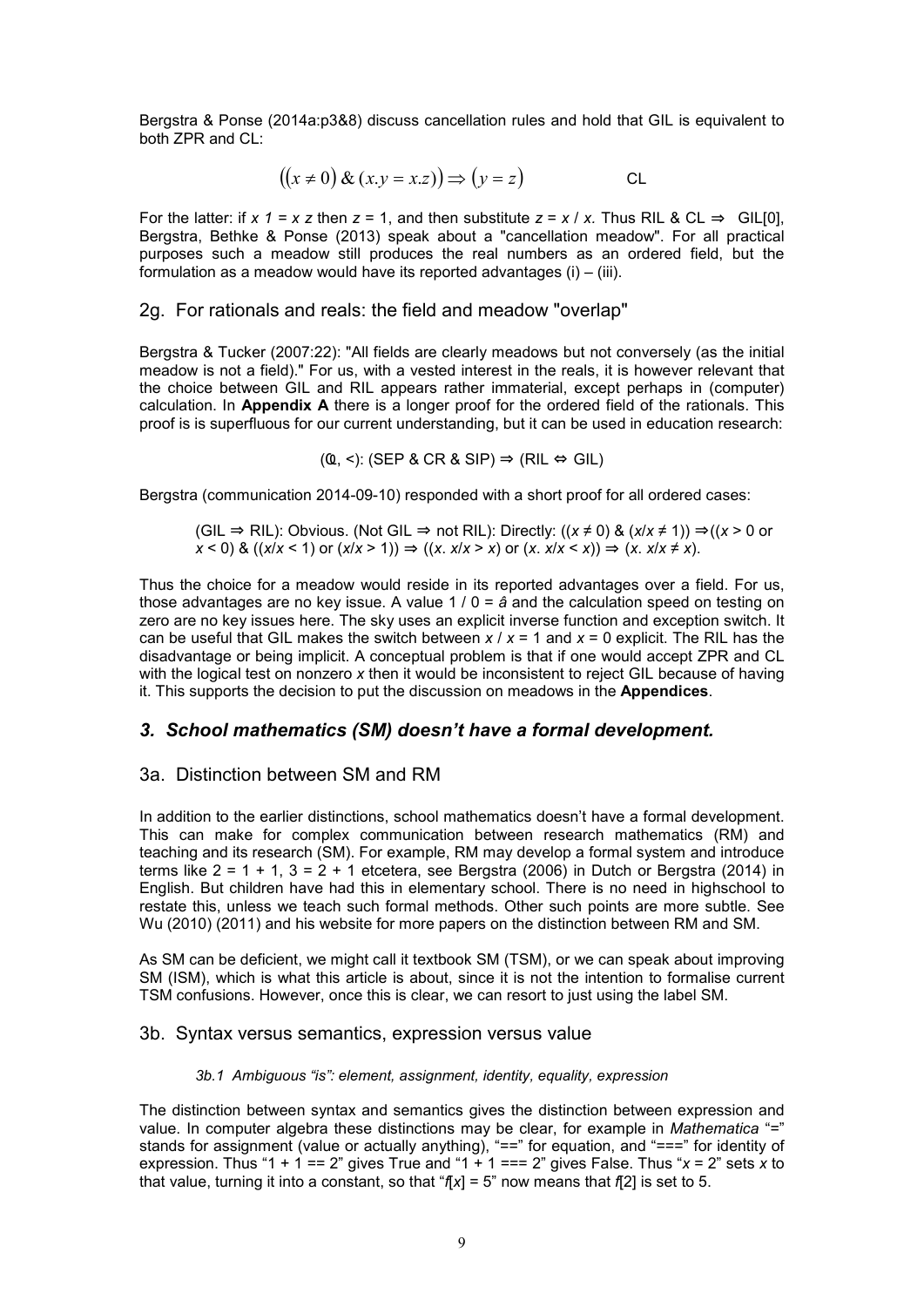However, in SM, only "=" is used, thus with ambiguous meaning, and it is left to the student to understand what meaning applies. In SM it is custom that  $1 + 1 = 2$  and that the one may be replaced by the other. When John says "1 + 1" then, however, he hasn't said "2", whence it follows that there still is a (hidden) distinction between value and expression. A student is supposed to understand that  $(1 + 1) / 2$  must be simplified to 1, or that  $3x + 5 = 4$  can be solved, even though one might argue, seen from the viewpoint of value rather than expression, that the values involved don't change, so that nothing is accomplished by simplification or solution, and one might as well leave the expressions as they are. In SM we say that we calculate a value but we often (if not always) mean that we rewrite expressions into some standard form (with stronger associations with value).

For the following it might be possible to distinguish  $=$ ,  $=$  and  $==$ . However, readers from the world of SM might hold that this isn't done in SM whence the discussion would not be relevant for them. The topic of discussion would shift towards this issue. For that reason, this paper sticks to the definition of the dynamic quotient that uses ambiguous "is" and "equality".

Incidently, in *Mathematica* "{*a*1, ..., a*n*}" is a list, and "statement1; ... ; statement*n*" would be a program with executable statements. Each statement will have a result but this is not shown in output, as the printing of output is suppressed by the semi-colon. In "{statement1, ..., statementn<sup>y</sup>" the program steps are still evaluated consecutively but the intermediate results are available in that list, and they then can be used to check the program. The latter format is used in the definition of the dynamic quotient. Or one may hold that commas read better than semi-colons.

#### *3b.2 What is an expression ?*

There may be an ambiguity in the term "expression". A string such as "1 + 1" could contain an expression. But there are also formula's like  $1 + 1$  that some will want to call an expression. We will do no tests on strings and henceforth we can use "expression" also for formulas.

One might use the term "meta-variable" for a variable which domain consists of expressions. This term is not used in SM. In SM there are formulas and functions. Since a variable can be set to a function, like *D = f*[*z*] = *a z* + *b,* there is similar control over expressions.

In *Mathematica* there is the Hold attribute. If the argument in function *f* has been given the Hold attribute, then the call  $f(1 + 1)$  holds  $1 + 1$  as it is, and one might e.g. check whether 1 occurs in the expression. Otherwise the call will first evaluate 1 + 1 = 2 and continue with *f*[2].

Expressions are open or closed. If *v* is a variable then "*v* – *v"* or expression *v* - *v* is open w.r.t. having variables. Also *v - v* = 0 while 0 is closed w.r.t. having variables (assuming that *v* is not undefined so that we can find  $v - v$  to be 0 indeed). A test whether an expression is 0 should not be confused with a test whether the expression contains variables. An expression without variables can still be zero, see 1 – 1. See Section 6a.

### *3b.3 Variable, function, domain and range*

In some areas of RM it might not be so common to associate variables with domains too, so that the notion of a domain strictly applies to functions. In that case one could formulate a definition of *N* // *D* such that *N* & *D* are functions only. The following explains the SM situation.

Functions have domains and ranges. The range of one function can be the domain of another function. The notions are conditional upon the perspective. For *g*[*f*[*x*]]:

*f*:  $A \rightarrow B$  then *A* is the domain of *f* and *B* is the range of *f*. When also  $q: B \to C$  then the range of *f* is the domain of  $q$ .

This formulation uses sets and avoids the use of variables. However SM doesn't have set theory. Set theory was introduced after the Sputnik satellite in 1957, badly implemented, and abolished again in the 1970s. For SM the variable becomes the bridge to understand functions. (For more on functions in COTP, see the Reading Notes, Colignatus (2011-2014).)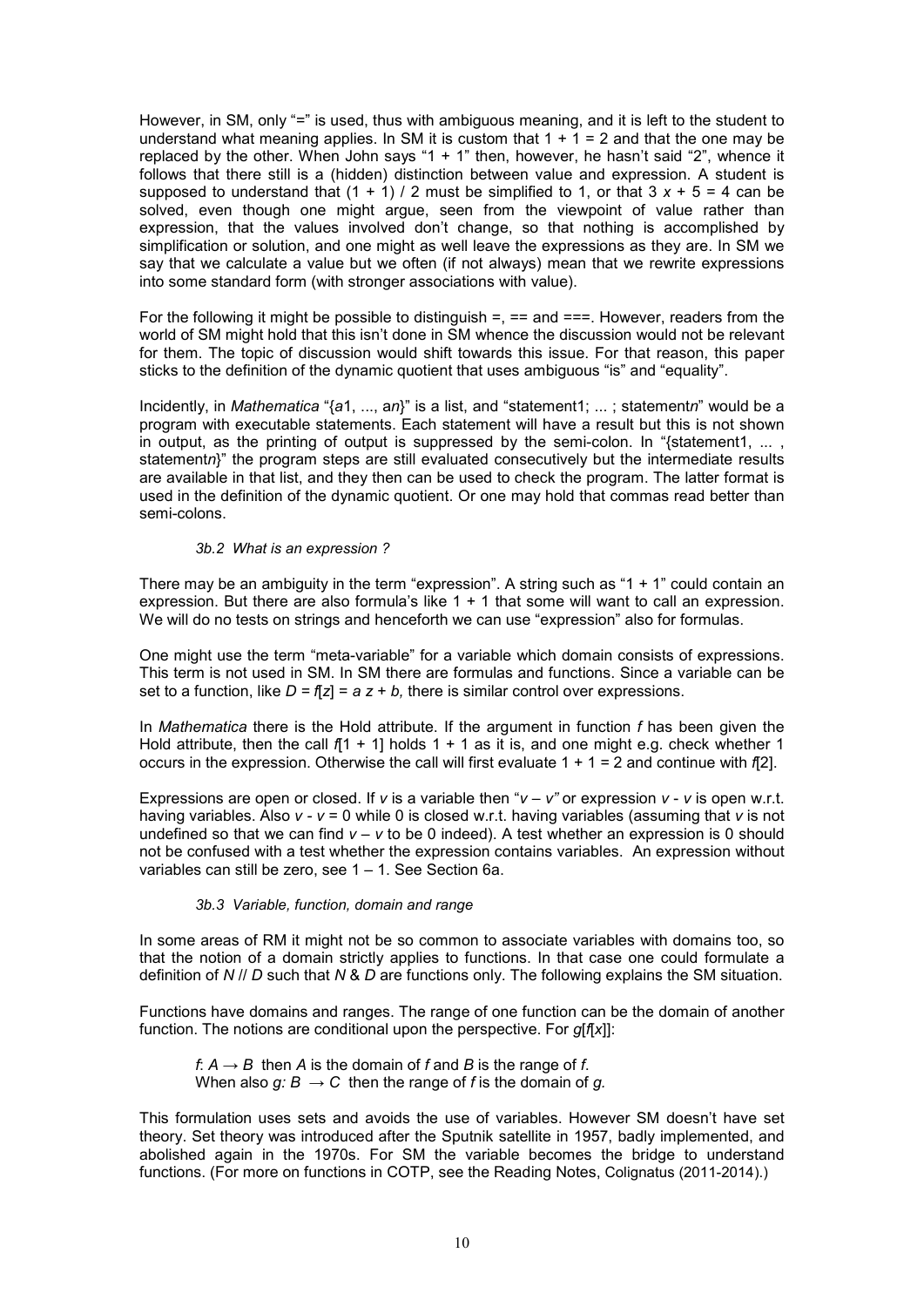Variables are assigned domains too. Variables belong to the natural numbers, integers, rationals or reals, and for some students complex numbers. The domain for a variable can become more specific when it is used as an argument in a function, as in  $y = f(x)$ . Then x runs over *A* and *y* runs over *B*. Here we write "domain of" a function and "domain for" a variable.

For example, one may say in the classroom that the square root is only defined for nonnegative reals, which associates the domain with the function. When a variable is used as an argument, however, then for √*x* one will specify that *x* ≥ 0, and in this expression a variable has become the argument, and the focus is on the variable and not on the function. When discussing *x* and *f*[*x*] then *A* will tend to be called the domain for *x* and *B* will be called the range for *f*[*x*]*.* To say that *A* is the domain of *f* is superfluous when it already has been said that there is a domain for *x*, its argument. In this way there is a custom to associate domains with variables – the arguments – and ranges with the functions (results) on those variables.

While it is said that *A* is the domain for *x* it is less common to say that *B* is the domain for *y,* since with  $v = f(x)$  the attention is for the range for  $f(x)$ . However, when considering the composition of two functions, then it is consistent to say that *B* is not only the domain of *g* but that *B* is also the domain for its argument *y.*

For *div*[*N, D*] = *N* / *D* with *N = f*[*z*] and *D = g*[*z*] we see the switch in perspective for numerator and denominator. For *div* and as a variable *D* has a domain, and as a function *g* has a range.

While "set" is ambiguous, "choose" is better. For *div*[*N, D*] = *N* / *D* one might hold that numerator *N* and denominator *D* are metavariables that can be expressions like constants, (meta-) variables or functions. Since SM doesn't have this notion of "metavariables", the method adopted here is that *N* and *D* are *chosen* to be either constants or variables. When they are variables then they may be equal to functions, like *N = f*[*z*] and *D = g*[*z*]. Though the denominator *D* can be (==) equal to a functional expression, it will syntactically still be a variable with a domain.

ALOE, EWS and COTP introduced the dynamic quotient using the form *y* // *x.* Their definition is formally identical to the above using *N* // *D*. A motivation to use *N* and *D* here is: (i) Some discussants substituted expressions like *x* + 1 in denominator *x*, but did no full substitution to *x* + 1 ≠ 0 but kept *x* ≠ 0. (ii) On occasion this substitution however was done in the syntactic test "*x* is a variable" where it is not allowed, see 3b.5. The use of *D* might better indicate that it is a syntactic test on the denominator. (iii) The use of upper case *N* and *D* might be somewhat suggestive of metavariables even though SM doesn't have that notion. (iv) The choice of *y* // *x* was motivated by both the axes in proportion space {*x*, *y*} and the differential quotient ∆*f* / ∆*x*. Some discussants used *x* // *y* which doesn't honour that motivation and can cause confusion with now *y* ≠ 0. In that case it is better to split the introductions of *N* // *D,* proportion space and differential quotient. It is still advisable to use *y* // *x* and avoid *x* // *y.*

#### *3b.4 What is a constant ?*

In SM, the expression *f*[*z*] = *a z* + *b* can use names *a* and *b* also when they are constants. When *a* is a constant then "*a* is a variable" is false. When denominator *D* is chosen to be a constant then "*D* is a variable" is false. There is no law against choosing also symbol *x* as a constant, though it might be a bit confusing since *x* is often used for variables. For example in *Mathematica*: NumberQ[*x*] gives False, set *x* = 2 then NumberQ[*x*] gives True.

When the denominator *D* is chosen to be constant *c*, then one cannot argue that the equation *D* == *c* (*Mathematica*) shows that *D* still is a variable. The true form is *D* = *c* (*Mathematica*) (or in Algol  $D := c$ ). In that case  $D == c$  collapses to True (and it is no longer an open expression).

Reconsider the example above that the denominator *D* is (has expression)  $v - v$ . Apply the syntactic test whether the denominator is a constant. We find  $v - v = 0$  (see Section 6a), and 0 is a constant. Since the denominator is a constant it apparently has been chosen to be a constant. Thus it is not a variable. A way to see this is to consider the statements  $D = 0$  (set) and  $0 = v - v$  (equation). Thus the denominator is chosen as a constant, namely 0, that is equal to an expression that also has the value 0. The different roles must be kept apart.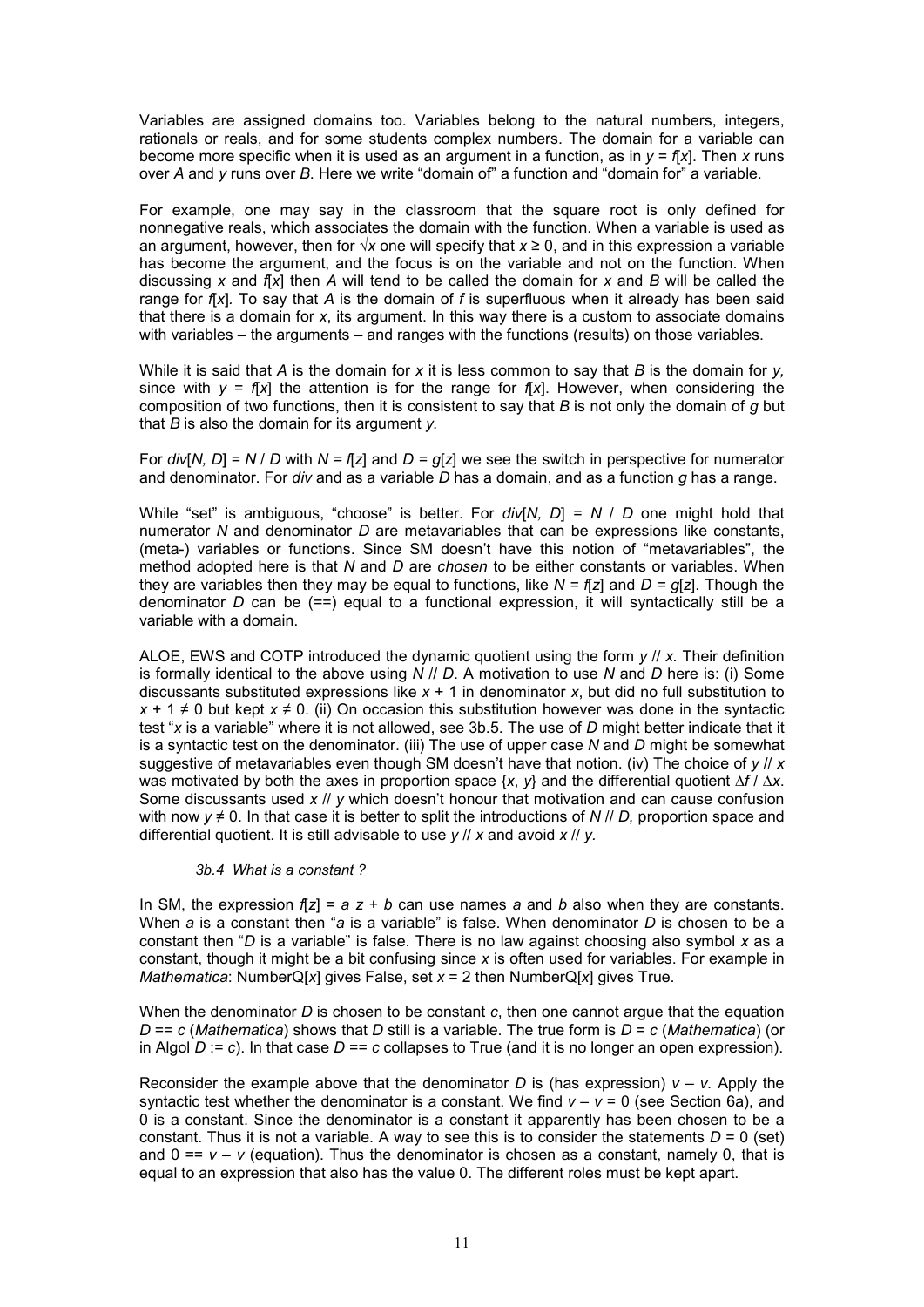In stronger formal development the testing on a particular numerical value would also become an operation of syntax, and this would be generalised to testing on constancy. In that case the semantic rule ("the same value everywhere") might be developed into a syntactic form. In an axiomatic system or computer program we can look how a symbol has been been declared. SM cannot rely on that and has to find another way. If the quotient were defined in a semantic manner then above semantic test on constancy could be used, but this would require a change in perspective (say "constant function"). The present approach fits the current SM conventions and develops a novel application (supervariables).

### *3b.5 "A variable" versus "variable"*

We say (in *syntax*) that *x* is *a variable* and (in *semantics*) *x*[*z*] is *variable*. But as *x* = *x*[*z*], are you allowed to substitute it in "*x* is a variable", to create "*x*[*z*] is a variable" ? Teachers in SM would reject the latter. Such substitution does not respect the syntactic form. If *x* is a variable & *x* = *x*[*z*] then *x*[*z*] is not a variable. For some students it may help to switch from syntactic "*x* is a variable" to semantics: "*x* is variable" that allows substitution. This however also shifts the focus to the range for *x*[*z*]. The manipulation of a range sounds less reasonable than to do this for a domain, even when they are supposed to be equal. The dynamic quotient thus asks for a domain that can be manipulated. Below the option of "(a) variable" is mentioned but this has not been developed further.

#### *3b.6 In sum*

RM has different objectives than SM, and will be inclined to handle these issues with rigor. But the dynamic quotient has to deal with SM. Definitions provided in ALOE, EWS and COTP, Colignatus (2007, 2011a) (2009)(2011b), are targetted at SM and must not be confused with RM. (The claims on some new insights for logic and the infinitesimal calculus do not prohibit a formulation in SM format.) Also, these books explicitly presume much of SM, like the theory of functions and ranges and variables and domains, and do not re-explain this, as now has done a bit in the above. If RM finds something unclear in these books then a first step is to refresh on SM. There are also the Reading Notes for COTP (2011-2014).

### 3c. Hurdles in understanding between SM and RM

The following problem arises: when one proposes an improvement in SM, and then asks RM whether the point is seen, RM may say "your proposal isn't formally developed", hence "we don't understand what you are doing". This can even happen at the level of a definition – rather than theorem or proof – since the context of the definition may be neglected. The consequence may well be that the improvement for SM is rejected, not because it would not be an improvement, but because RM doesn't understand that SM isn't formally developed anyway.

From the point of view of SM, RM can be *both* 'silly' in restating the obvious (1 + 1 = 2) *and* be too abstract for use in SM. Will help from RM be useful for resolving issues in education ? It might very well be hopeless. RM may also have a subculture way of stating things. On occasion RM might employ the phrase "I do not understand it, thus it is wrong". Properly though, a statement "it is wrong" would be backed up by an explanation why it would be wrong, and thus would imply some form of understanding. When RM do not understand what is happening in SM and reject to study it then this kind of subculture language might cause them to send the wrong messages to others.

RM might think that it is RM that determines what mathematics is and what should be taught. RM then forgets that SM has its own responsibility and competence in education: with its amalgam of mathematics, didactics, cognitive psychology, upbringing (such as avoiding stress from asking too much from a certain level of development), and not to forget: the empirical methods in didactics that RM tend to be rather abstract about.

The mentioning of cognitive psychology and empirics in SM might cause another instance of the SM – RM communication gap. RM might hold not to be interested in "psychology" and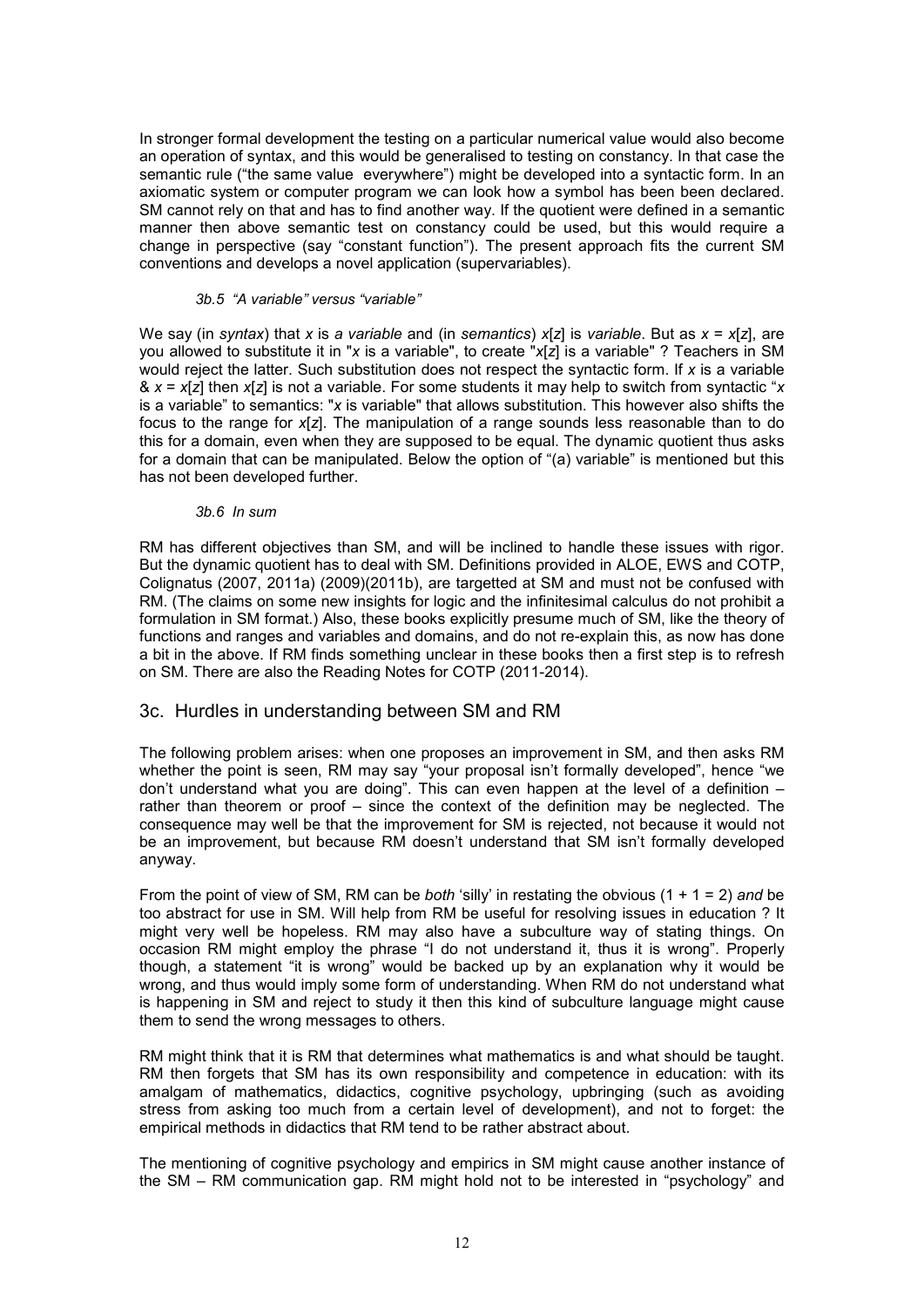only be interested in what the definition of the dynamic quotient would mean, as it would not fit RM and thus "cannot be understood". This response does not reckon with the Van Hiele levels of abstraction. RM concerns the highest level of abstraction and might not see that a lower level of abstraction still employs logic and mathematics. There are different languages here, ideally perhaps a language of a people of a newly discovered island in the Pacific, but in reality consisting of that part of the population that uses SM rather than RM. Since the dynamic quotient has been formulated for SM, the RM who want to understand it will have to learn the language of SM, thus at a lower level of abstraction. It may come as a surprise that the natives still do logic and mathematics. Learning a new language will cause understanding of what was incomprehensible before.

Some communication and help could still be useful. Perhaps a way to resolve the communication gap is to introduce a little bit of formality w.r.t. SM. This would turn out to be succesful if the RM would say "yes, I understand what you are doing". They might even add "interesting". The most important "yes, that would improve education" ought to be judged by SM though. Overall we shouldn't expect too much. Academic Hospitals study patients to cure them, external science wants to dissect them. Education requires Academic Schools.

Obviously, it will not do to define the dynamic quotient both at the level of RM and present this for SM, since SM will hold that this would be much too abstract to use in school. One should also be very careful in looking for formulations in RM, for a wrong translation creates error and confusion (and indirectly perhaps eventually also for SM). Thus the suggestion below in Section 7 is only tentative. Overall Section 7 better be studied by RM that also has a firm retraining in SM and Van Hiele didactics, and RM not willing to learn the language should regard it as off-limits.

But do we need a full formalisation and acceptance in RM before the dynamic quotient can be used in SM ? Admittedly, in RM, there can be a formal development of variables and expressions, and rules about how an expression can be equated to a variable. If we assume however that students in highschool know about division then it ought to be possible to use above definition of the dynamic quotient without getting involved in RM on formal developments. Overall RM can help but only under strong caveats.

## *4. "Conquest of the Plane" is about didactics*

### 4a. A general context of didactics of mathematics but an eye on mathematics

Colignatus (2011b)(COTP) is intended for didactics of mathematics for SM. It claims to contribute to a bit better mathematics too. The distinction between "didactics" and "mathematics" is subtle. For example, traditional plane geometry measures angles using 360 degrees or Θ (pronounced "Archi") = 2π radians for a full circle. COTP proposes to take the plane itself as the unit of account, thus 1. This doesn't change anything about angles. But it can be seen as better mathematics since it relates directly to what measuring angles is about. A right angle is 4<sup>H</sup> plane or 1/<sub>4</sub> or 25% of a plane, and this directly communicates what it is, and doesn't require the additional calculation from 90 360<sup>H</sup> or 90 / 360 ("Ah, 4<sup>H</sup> !") to understand what a right angle is.

In the same way, COTP develops the notion of a "dynamic quotient". It doesn't change anything in mathematical results, but it contributes to better didactics, and in that respect changes some mathematics. On close inspection it however also amounts to an essential redefinition of the infinitesimal calculus. It uses notions from mathematical logic and set theory that were unavailable to its originators 150-250 years ago, such as notably Langrange (1736- 1813) who also tried for an algebraic approach, see Grabiner (2010).

To develop the dynamic quotient, COTP takes quite some pages (p48-58). Readers will be very busy and may not take the time to read those pages. They thus might concentrate on page 57 where the definition is given that students in highschool can understand.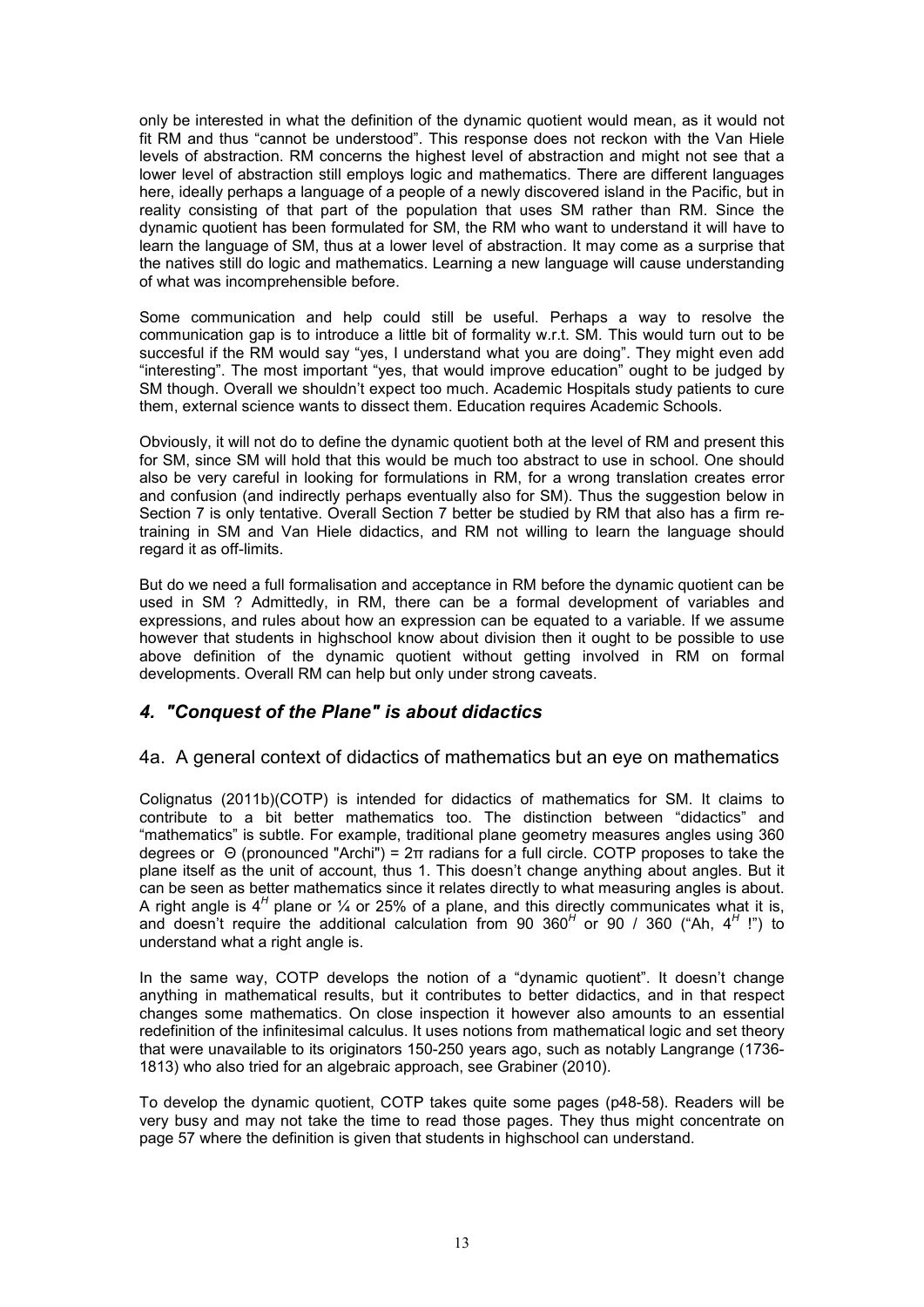## 4b. Definition of the dynamic quotient (continued from 2d)

The following requires Sections 2d & 3b above. Let us reformulate the definition with "(a)".

*Definition of the dynamic quotient for SM (COTP (2011b:57), now with "(a) variable")*

*N* // *D* ≡ { *N* / *D,* unless *D* is (a) variable and then: assume *D* ≠ 0, simplify the expression *N* / *D*, declare the result valid also for the domain extension  $D = 0$  }.

Observe the transfer of concepts that is internal to SM.

*Definition of the division function, and arguments numerator and denominator, in SM*

In the definition of the dynamic quotient *N* // *D*, there is a transfer of concept from standard division *N* / *D*, such that numerator *N* and denominator *D* can be expressions, but can be treated as variables themselves (see 3b.3).

The 2007-2011 & 2d definition uses "a variable" rather than this "(a) variable", see 3b.5. The proper SM context is:

- (1) There are functions (with domains and ranges), variables (with domains) and constants (with single values).
- (2) Both the normal static quotient and the dynamic quotient are functions with a range and a domain with two positions, the numerator and the denominator.
- (3) The numerator *N* and denominator *D* are constants or variables (with domains).
- (4) Variables are symbols rather that placeholders or "arbitrary numbers".
- (5) The test "unless *D* is a variable" is a syntactic test on the denominator. When *D* = *expr* then one doesn't substitute to create "unless *expr* is a variable". (See Section 3b.5.)
- (6) When the denominator is a constant, then *D* is a constant, and "*D* is a variable" is false.
- (7) If *D* is a variable, *N* / *D* is treated as a symbolic expression rather than a numerical value.
- (8) The simplification is an algebraic simplification that uses symbolic manipulation.
- (9) The manipulation of the domain for *D* with first assuming  $D \neq 0$  and later including  $D = 0$ , can only be done since there is a domain, and that can only be so when *D* is a variable. (If one would make that error of substituting *expr* in (5) then one would look for a range.)

RM need not be aware of this SM context (with imperfect recollection of the highschool years or without highschool teaching and study of didactics). It may be that RM forget about possible objections to normal static division as already used in SM, such as simplifying and determining when outcomes are defined. For RM the reasoning on the dynamic quotient might only be acceptable within specific formal systems, that need to be specified.

### 4c. Possible questions from RM

Questions from RM are for example: (a) what is "simplify" ? (b) is it a field ? (c) are it variables or expressions (open (with variables) or closed (without them)) ? (d) how do you establish whether something is zero (for example w.r.t. Goldbach's conjecture)?

Such questions had already been considered in SM for plain *N* / *D*, and there are practical answers. The SM definition now for *N* // *D* may cause so many problems for RM that the subsequent discussion takes much more time than if they had read pages 48-58 first and had taken a refresher on SM. One way to understand this present paper is that we discuss why RM may reject above definition as a proper definition, how this can be remedied, such as with the sky, and why it always was a proper definition for SM anyway. It are students who must understand it and not necessarily RM who are not aware of Van Hiele levels of understanding. Still, an effort at communication is advisable. Once the community of mathematicians can accept the definition of the dynamic quotient, and help out, SM will see a great advance in both elegance and substance, also for education in physics, economics, biology and such.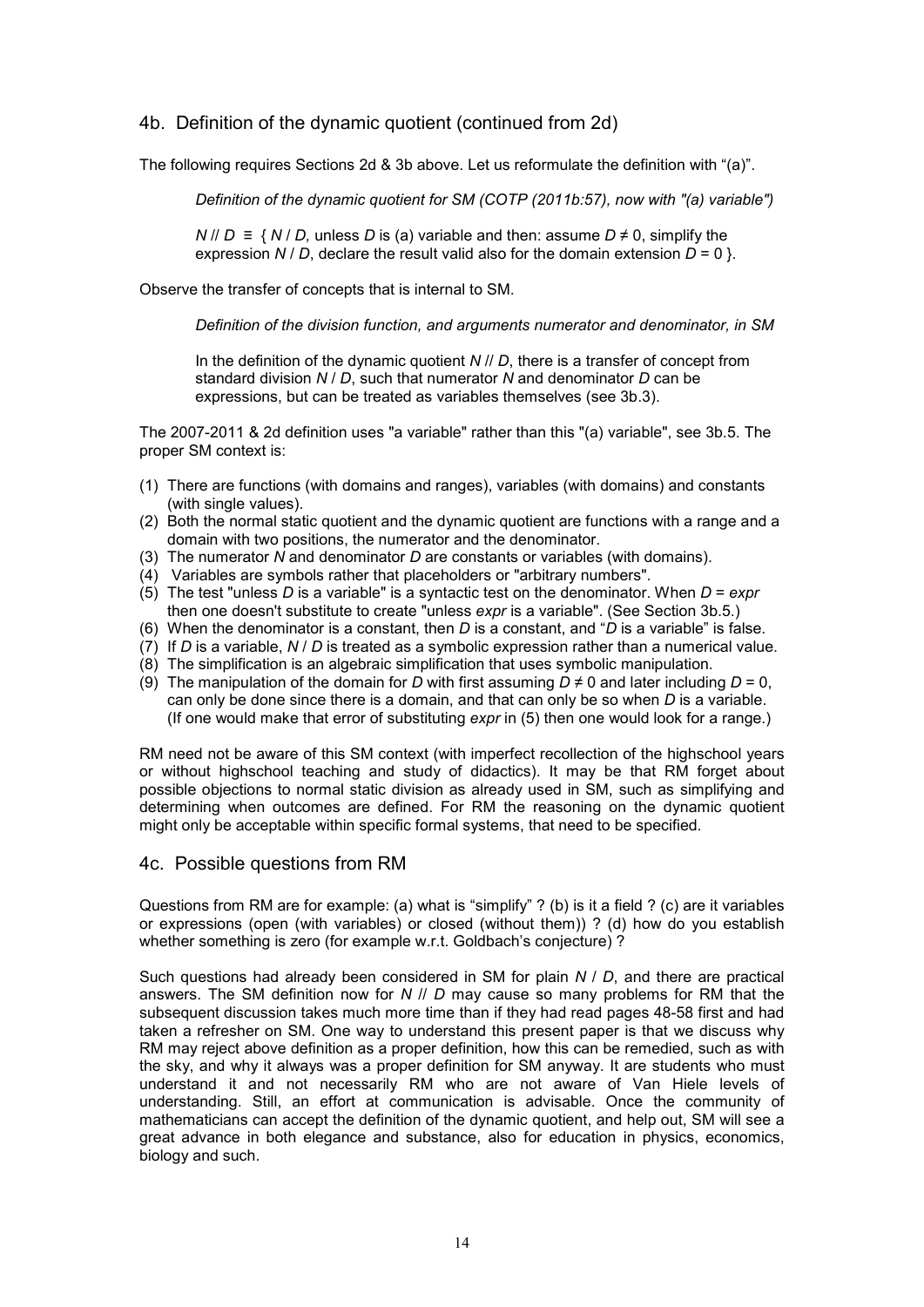Note that the definition uses concepts that highschool students must understand if they want to graduate. Given below possible objections, one wonders why some students still manage to graduate (like RM once did). The obvious answer to the question on Goldbach's conjecture is of course that it isn't required for highschool graduation (yet).

### 4d. Syntax versus semantics, expression versus value (continued from 3b)

In the definition of *dyndiv*[*N, D*] = *N* // *D, N* stands for the numerator and *D* stands for the denominator. Numerator and denominator can be taken as variables or constants. It is customary in SM to assign domains to variables. When the domain of the function *dyndiv* is manipulated, the definition uses the denominator as a variable. Therefor the original definition has "a variable" and not "variable". The numerator and denominator, regarded as variables, can of course be equal to expressions that are not constants. When denominator *D* = *expr* that is not constant then we say that *"expr* is variable", but *D* remains a variable. The test is a syntactic test and not a semantic test on the value of the variable. The denominator *D* is not a variable when *D* is chosen to be a constant.

However, an alternative is to neglect above context in SM and instead use equation *D* = *expr* and then use substitution. One might e.g. substitute:  $(v + v)$  //  $(v + v) = \{ (v + v) / (v + v),$ unless  $(v + v)$  is a variable and ....}. However,  $(v + v)$  or 2*v* is variable but not *a* variable. whence the definition with "a variable" seems to break down.

This substitution is the error in 3b.5: with syntactic "*x* is a variable" then substitute *x* = *x*[*a*] to create "*x*[*a*] is a variable". This violation of a syntactic test is a wrong reading of the original definition and could be seen as a misplaced idea of applying RM rigor to SM, in which one focuses on the idea of substitution and neglects the definition and its explanation for SM. This substitution neglects that the definition gives a program using descriptive language, and that the phrase "*D* is a variable" is a syntactic test formulated in language instead of formulas open to substitution. Of course substitution occurs in SM too, but the original definition of the dynamic quotient does not use that context in SM. If the context of substitution had been selected then there would be mention of a range for *expr* instead of a domain (see the explanation steps in 4b).

Who wants to use substitutions in this manner, would use "variable" in above (reformulated) definition rather than "a variable". Bergstra (in a communication 2012-07-07) requires to see substitution and suggests to define *D* and *N* as "metavariables" that can also be expressions and then test on a constant value. Translating this:

*Substitutionable form of the dynamic quotient*

*N*  $D^S$  ≡ { If *D* has a constant value then *N | D* else assume *D* ≠ 0, simplify *N | D*, declare the result valid also for  $D = 0$  }

This is no different than reading "(a) variable" as "variable", except for:

(i) This formally may require metavariables and meta-domains and ranges rather than have just functions. SM would have to accept this, or have no dynamic quotient.

(ii) The distinction between range and domain has become implicit.

For variables *x*  $\frac{1}{s}$  *x* there would be domains but for (2*x*)  $\frac{1}{s}$  (*x* + *x*) there would be ranges. A student is provided no anchor. The original definition of the dynamic quotient intends to point students to locating the domain for the denominator. When *D* will be replaced by some *expr* then the domain for the denominator is out of focus, and the focus is on the range for *expr* = 0. It is still adequate, but students might forget that this range is actually the domain for the denominator regarded from the view from the quotient itself.

(iii) The suggested metavariables have conventionally a given domain and no possibility to change it. The true message and crux of the dynamic quotient lies with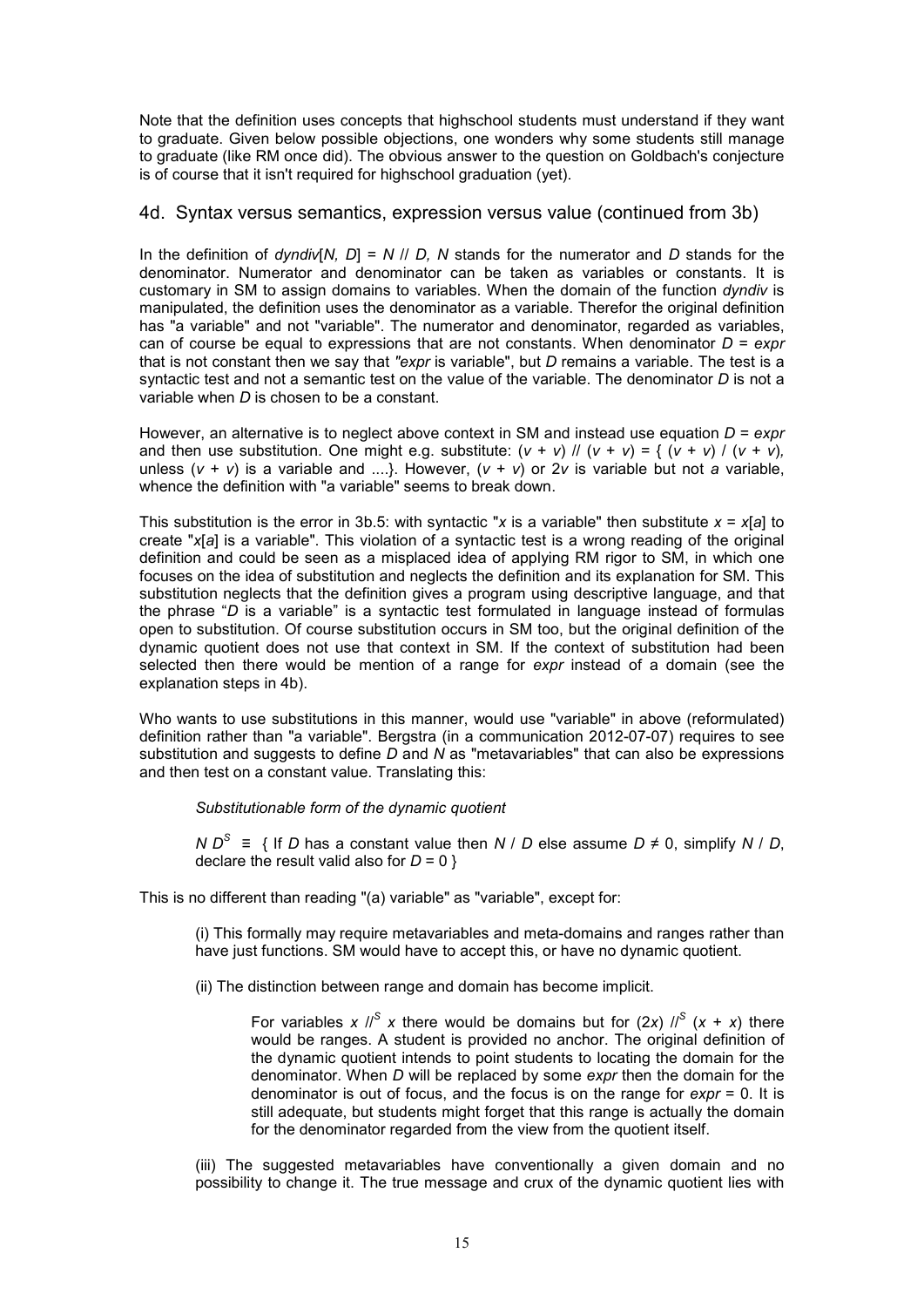the flexibility of the domain for (super-) variables. It is better to adapt a domain than a range (even when they are the same). This form thus occludes the true innovation.

Of course, also students might misread the definition and perform such a substitution. They however would be less bothered by the difference between "a variable" and "variable", and react more practically to an observation that *D* is not constant. It is a matter of proper teaching to alert them to the syntactical test. Replacing "a" with "(a)" might be included in a next edition of COTP though if it helps communication between SM and RM. It would however also require some nomenclature on the domain vs range issue. Of course, for SM it is an empirical issue what students best understand, and hopefully this would be respected by RM.

### *5. A key example case of (non-) division*

The following example is taken from Alders (1965:23), "Algebra III". It is in Dutch but English readers will get the point. It is from an old textbook since it still gives the proper development with ε and δ. Dutch "teller" is numerator and "noemer" is denominator. Alders observes that they are zero ("nul") where their ratio is undefined. Note the hole in the graph of *f* at *x* = 2.

Figure: Quote from Alders (1965:23), "Algebra III".

§ 27. Lim  $f(x)$  voor  $x \rightarrow a$ . We beschouwen de functie  $f(x) = \frac{2x^2 - 4x}{x - 2} = \frac{2x(x - 2)}{x - 2}.$ Voor  $x \neq 2$  is  $f(x) = 2x$ ; voor  $x = 2$  is  $f(x)$  niet gedefinieerd, omdat de teller en de noemer dan nul zijn.  $-$  Nu is  $f(2 + \delta) = 4 + 2\delta$  en  $f(2 - \delta) = 4 - 2\delta$ . Fig. 11.

Door nu het (positieve) getal 8 voldoende klein te kiezen kan men het verschil  $|f(x) - 4|$  kleiner maken dan elk (positief) getal  $\epsilon$  voor elke x uit het interval  $2 - \delta < x < 2 + \delta$ (behalve voor  $x = 2$ ).

Kiezen we b.v.  $\varepsilon = 0.2$ , dan is  $\delta = 0.1$ . Dus voor elke x with the interval  $1, 9 < x < 2, 1$  (behalve voor  $x = 2$ ) is

 $|f(x) - 4| < 0.2$ 

We schrijven nu:  

$$
2x^2 - 4x \qquad 2x(x-2)
$$

$$
\lim_{x\to 2} \frac{2x^2-4x}{x-2} = \lim_{x\to 2} \frac{2x(x-2)}{x-2} = \lim_{x\to 2} (2x) = 4.
$$

De grafiek van  $f(x)$  is de rechte lijn uit fig. 11 met uitzondering van het punt  $(2, 4)$ .

**DEFINITIE:**  $f(x)$  heeft voor  $x \rightarrow a$  de limiet c, als er bij elk gegeven positief getal  $\varepsilon$  een  $\delta$  bestaat zó, dat  $|f(x) - c| < \varepsilon$  als  $0 < |x - a| < \delta.$ 

Is  $f(x)$  voor  $x = a$  well gedefinieerd, en gelijk aan  $f(a)$ , dan kan men de voorwaarde  $|x - a| > 0$  weglaten. Zo is  $\lim (2x - 3)$  voor  $x \rightarrow 2$  gelijk aan 1.

Comparing this example with above definition of the dynamic quotient, we see that the latter allows great simplification and clarity. If *f* would be defined with the dynamic quotient then there are no limits and it is a matter of substitution only, giving both  $f(x) = 2x$  and  $\{2, 4\}$ . It is a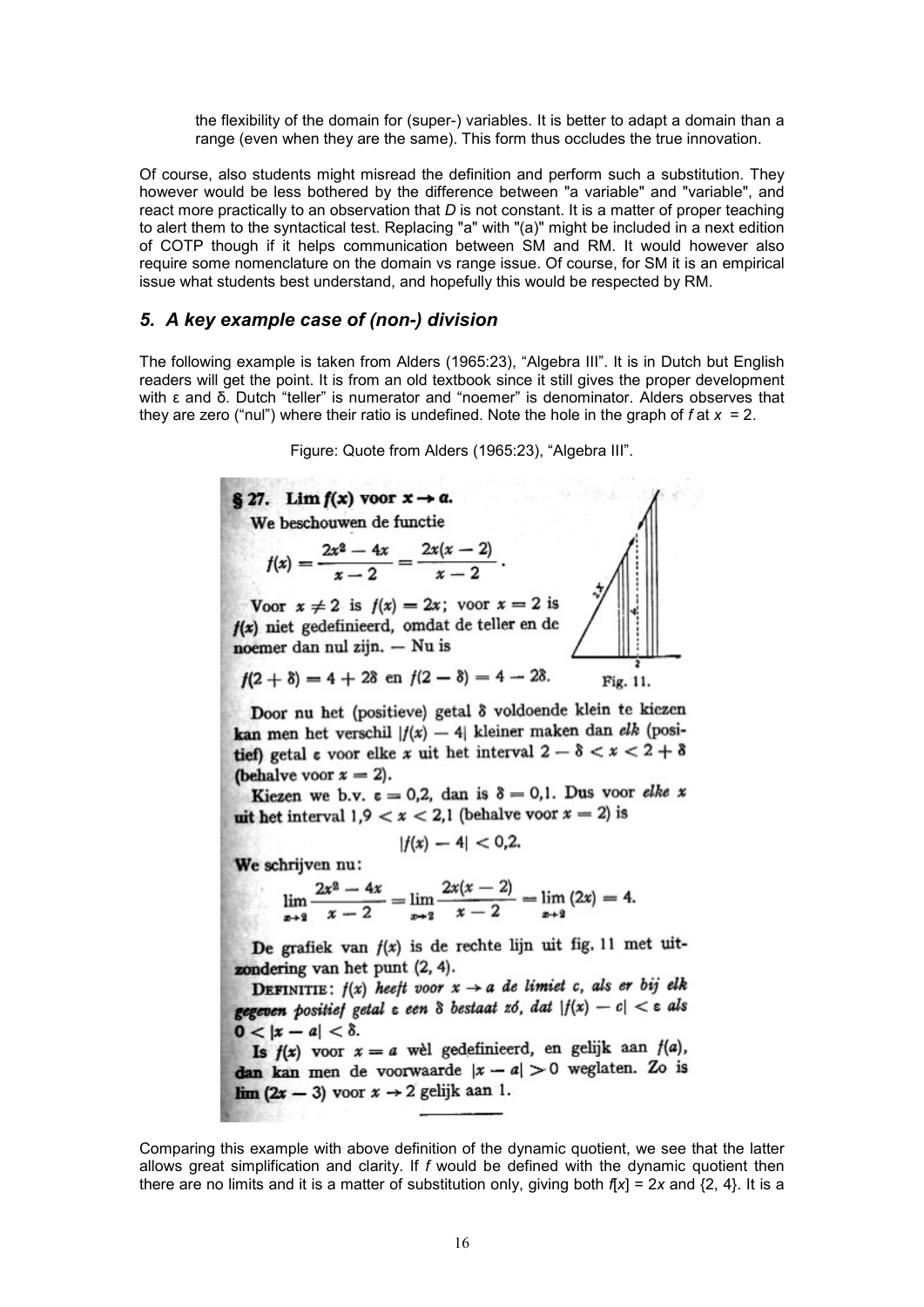crucial step to see that the approach with limits also uses algebraic simplification and substitution to determine the position where the limit is taken and what the limit value would be. We can abolish the need to wrap this into a limit structure.

We may also restate what is implied in above traditional algebra & analysis, such as for the "(a) variable" issue. This is not a historical question about Alders but on content. Since he allows that numerator and denominator are zero separately, implicitly they are equal to separate functions. He may not make the distinction between choosing a variable or a constant, but this is implicit in say  $D = D[x] = x - 2$  where *D* is a variable. He may not have an algebraic view, and regard *N* / *D* only as defined for *N* and *D* as chosen constants, for any value in their domain. However, "choosing any value" is generally understood as having a variable. He doesn't take limits in the no-problem area (only suggests that it could be done), and thus he allows for algebraic simplification. Actually, even if limits were used for a proof that  $f[x] = 2x$  for all  $x \neq 2$ , then this still uses algebraic simplication, thus it is there anyway. All in all, what is missing is only the manipulation of the domain for the denominator.

It might well be the purpose in the above that this particular *f* is undefined at *x* = 2. If we need a continuous function then tradition requires some *h* that uses *f* and an exception at *x* = 2. The dynamic quotient makes the creation of such a function more elegant. There is a similar manipulation of the domain but included in a single operation. Dynamic division only rewrites and supplements the available tools to express or create continuity. Static division of course remains available. Limits remain important for school education, but rather for infinity.

When the derivative is taught in highschool or matricola, the dynamic quotient will have been trained on fractions and rational functions and will not be regarded as a new topic for the derivative itself. The discussion on the derivative can focus on the real issue why one would look at the (dynamic) ratio of ∆*f* and ∆*x.*

Colignatus (2011b), *Conquest of the Plane,* contains examples of application of the dynamic quotient. See p48-58 for the definition, p79-80 for a graph, and p149-159 for the first steps in the application for the derivative, for polynomials. The subsequent parts of the book treat the exponential function and trigonometry. Please observe also the Reading Notes (2011-2014). One can use these examples to see what it means and how it works. One should feel invited to work out the steps for say the derivative of  $x^2$  with in one column the normal approach with limits and parallel the use of the dynamic quotient. See also the website for a video, though with slow speed of presentation.

## *6. Some research questions for RM and answers for SM*

## 6a. What is "simplify" ?

Highschool students must be able to simplify  $x^2 / x = x$  for  $x \ne 0$ . This is a shift from arithmetic with numbers to algebra with variables. A problem in SM is that such rules apparently are not fully formalized. There are rules and regulations, yet it may well be that these do not fully cover situations that teachers regard as obvious.

For example, it may well be that there is no formal rule that Sin[α] /  $\sqrt{(1-\text{Sin}[\alpha]^2)}$  requires Tan[α] as the proper answer, while there is no need for specification of the domain since this is already provided in the definition of Tan.  $^1$  Interestingly, such lists of rules could be provided by Computer Algebra systems. However some CAS are commercial and do not list their rules.

Thus we can provide the following definition (empirical, or more abstractly for SM):

*Definition of simplify*

E.g. simplify[*x*] uses rules in schools (country, year).

l <sup>1</sup> Another example: http://mathforum.org/library/drmath/view/52280.html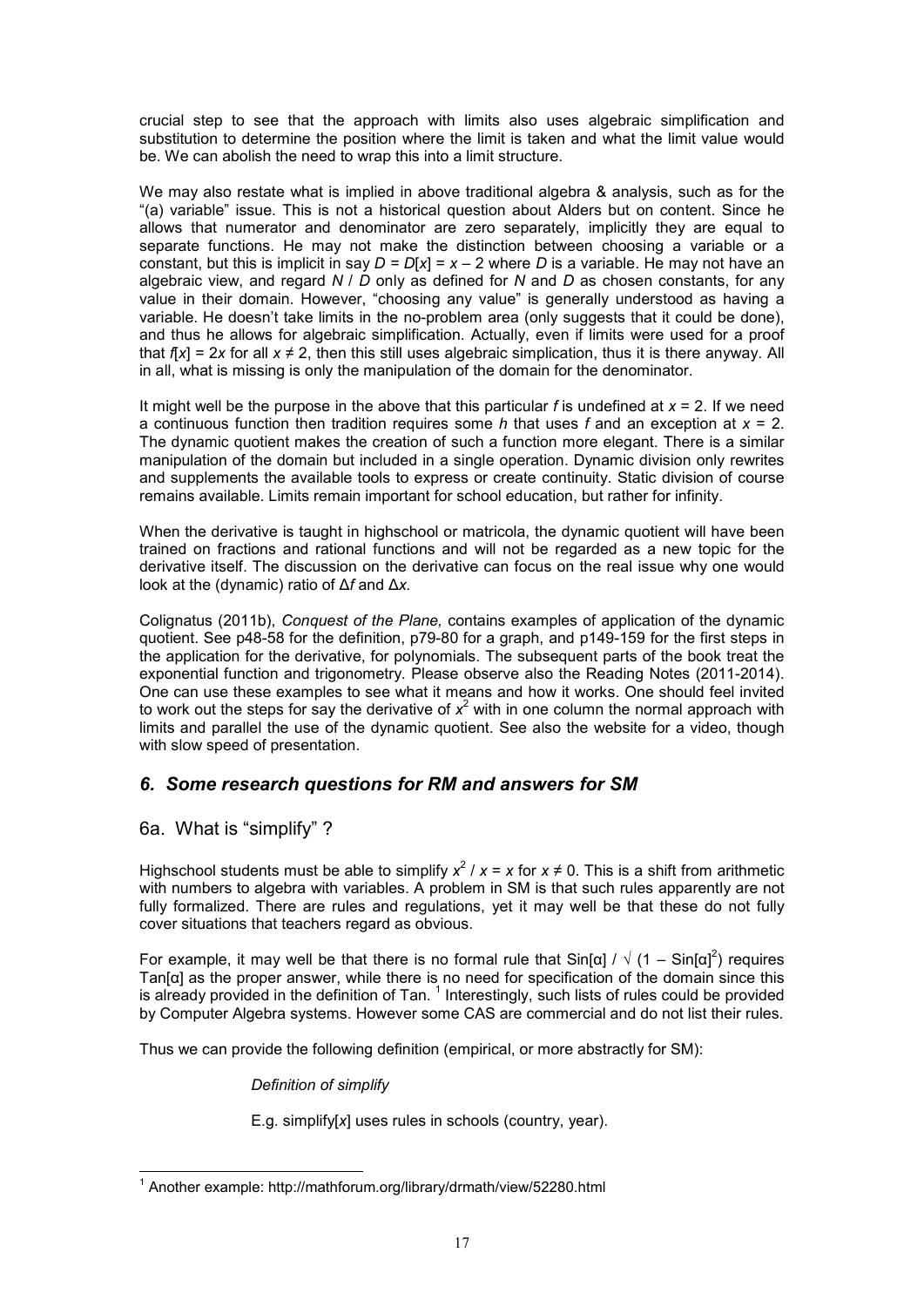E.g. for practical discussions it might suffice to refer to some CAS, such as *Mathematica* (version ...), or open source Sage (version ...).

This dependence upon empirical circumstance causes a hesitance w.r.t. providing examples. An example might generate debate, violate the common belief that mathematics is universal and should provide unique answers, and cause readers to think that the dynamic quotient would be worthless since it relies on undefined or arbitrary notions. However, the definition of the dynamic quotient is sound, it is conditional on decent mathematics on simplification, this present paper is not about simplification, and this subsection only explains the conditionality.

With reference to Section 3b.4 above, we may hold that students should be able to determine that  $x - x = 0$ , so that  $(x - x)$  //  $(x - x)$  is undefined. However, some RM only recognize "open" (with variables) versus "closed" (no variables) expressions, whence they lack the tools to deduce that  $x - x = 0$ . In this case, however, we can use the bridge that Simplify[x  $- x = 0$ . We thus have a tentative answer to the question "how do you establish whether something is zero (for example Goldbach's conjecture) ?".

*Definition of the test x = 0*

 $x = 0$  iff Simplify[ $x$ ] = 0

Thus:  $(x - x)$  //  $(x - x) = \frac{1}{x - x}$  /  $(x - x)$  which is Indeterminate, unless  $D = x - x$  is a variable which we test by  $D =$  Simplify[ $x - x$ ] = 0 so that *D* is a constant and thus no variable, then ... } = Indeterminate.

A quick application:  $(x - x)$  //  $(x - x) = \{$  Simplify  $^2$  [Simplify[ $x - x$ ] / Simplify[ $x - x$ ] ]= Simplify[0 / 0 ] = Simplify[ Indeterminate ] = Indeterminate, extend domain if relevant } = Indeterminate.

### 6b. What does a flexible domain mean ?

In the definition of the dynamic quotient the denominator *x* is defined for some domain, say *S*. We assume that 0 is in *S* so that we have a problem. One dynamic step is that we assume that  $x \neq 0$ , thus we consider  $S' = S \setminus \{0\}$ . Does a variable remain the same if its domain is changed ? We might use the variable *x'* too*.* Subsequently, we extend the domain again. Does this mean that we return to the same variable ? In steps:

(1) *x* defined for *S*

(2) *x'* defined for  $S' = S \setminus \{0\}$ , and  $x' = x$  whenever *x'* is defined

(3)  $x''$  defined for  $S = S' \cup \{0\}$ , and  $x'' = x$  whenever *x* is defined

Thus, one could replace the variables and argue that they are essentially different because the domains are adjusted, but one could also agree that the final values fully overlap, so that there is no difference materially.

The use of both simplification and a flexible domain forms a safety valve to prevent division by zero. For Simplify[*N* / *D*] the domain might often not be used (and working out what it means for subvariables would only be relevant after simplification) but in some cases the idea is that it would. The domain would seem to be relevant for e.g. Sqrt[*x*] // x. It is not inconceivable that there might be false variables that seem nonzero but actually are. This notion of a false variable might not be relevant for an application in SM oriented at continuous functions. For RM we could subsume it under the formal development of simplification. Regard for example *x* // *x* for *x* in *S* = {0}. If a student or experimental CAS simplification routine looks merely at "there is a domain *S*" without considering what it actually is, then 0 // 0 = 1, and this would also be a general result, for constant 0 (and not for a variable expression). But *S'* = { } and this is thought to block Simplify[*x'* / *x'*]. Conceivably, one might insert another safety valve in the definition: After assuming *D* ≠ 0 check that *D* still is a variable. It is thought that this makes the algorithm needlessly complex for SM, and that students should recognise that *x* in {0} gives a false variable. But it is not precluded that there are other complexities in RM.

<sup>&</sup>lt;sup>2</sup> This might require a test or subroutines to prevent infinite loops.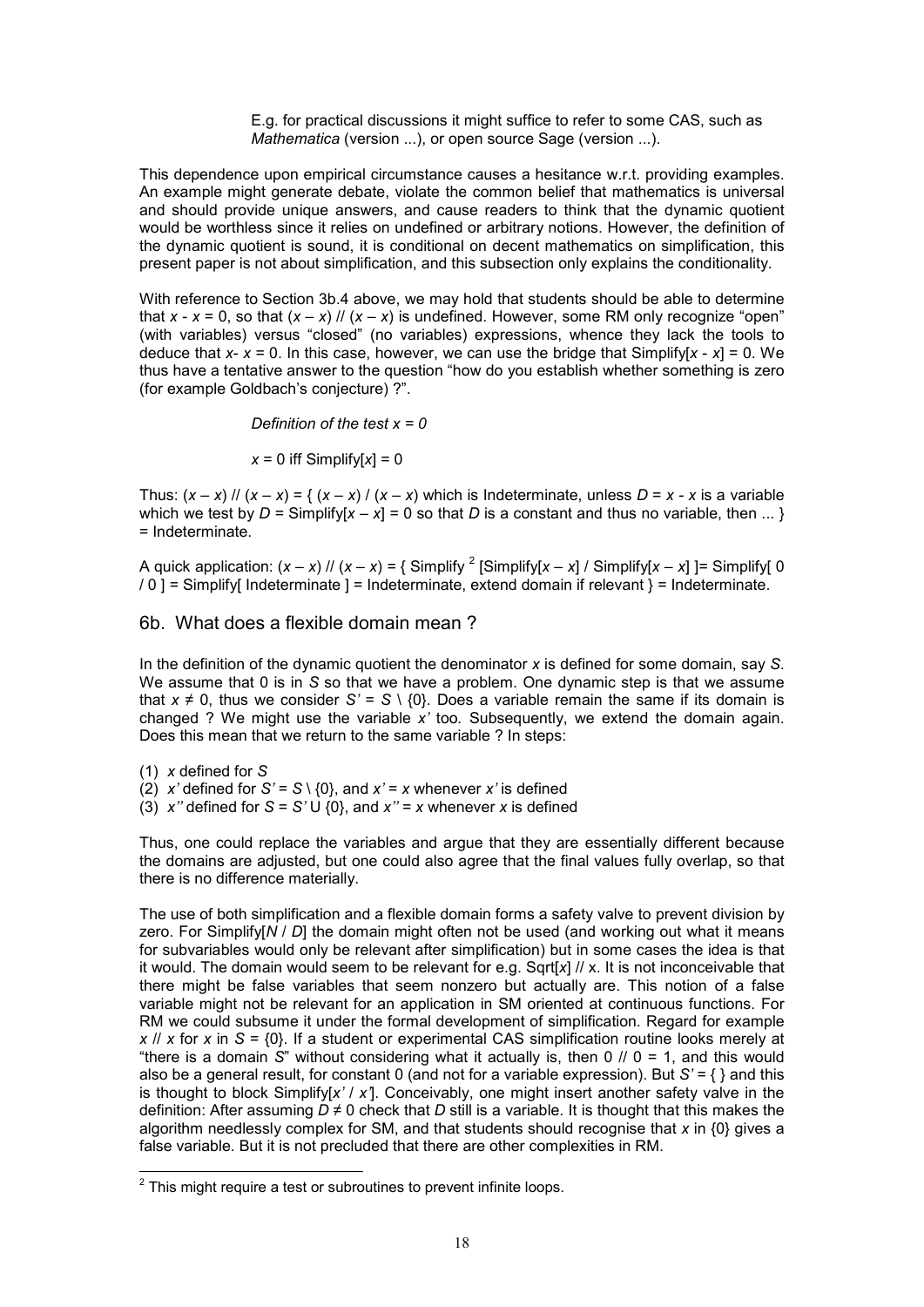## 6c. Creation of the ordered field of the reals

One would generally be in favour of some number theory in highschool and actually also in elementary school. It will help pupils to understand that  $0.999... = 1$ , and what it means to work with a calculator and approximate 3<sup>H</sup>, see Colignatus (2011c). SM is rather sloppy with writing 3<sup>H</sup> = 0.333333 to suggest an infinite expansion instead of 3<sup>H</sup> ≈ 0.333333. Or check the many instances that we see "Archi"  $\Theta$  =  $2\pi$  = 6.28 suggesting exactness.

A development of a field seems part and parcel of number theory. We thus would consider some group theory, reduced and translated to what highschool students can understand, and to what is useful for them to know, see Van Hiele (1973) on division, above. Thus, we would end up explaining  $2 = 1 + 1$ ,  $3 = 2 + 1$  etc. in highschool again anyway. This seems okay up to a degree, which is that we want to educate students that mathematics is essentially about definitions, theorems and proofs – but not overdo this because of other goals.

While the natural numbers and thus the rationals Ҩ can be defined recursively, the infinite decimals in say the interval [0, 1] require a somewhat different treatment. A useful approach for SM is Gowers (2003). See also the abstraction operator "@" in Colignatus (2012).

Depending upon how such a SM concoction would look, some RM might hold that this would not be the proper real numbers. We might agree with RM and call this system Ρ (for "practical" or Greek "R"). However, it is a convention in education to not overly burden students with different names for common concepts if the differences are educationally negligible. When students are working on the path of transitions to higher Van Hiele levels of abstraction then it can suit them to have the same name with increasing accuracy rather than introduce new names. As said, depending upon those levels, the same word may mean different things. Also SM concoctions might be called real numbers, and hopefully this can be understood by RM.

Thus we have the reals P = {0, 1, +, -,  $\cdot$ ,  $^H$ , <, @} with rules SEP & CR & GIL & (<) & (@) or conventionally  $(\mathsf{IR}, +, \cdot, <)$  for which we define the dynamic quotient and apply it for calculus.

## *7. Creation of a sky*

This section intends to lift the dynamic quotient from SM to RM attention level, and to indicate some of its theoretical requirements.

While the former section has a caveat on SM, a caveat in this section is that the present author is only a novice in algebraic group theory so that this section must be taken with a grain of salt. This paper concentrates on (i) presenting the dynamic quotient and handling the SM-RM gap on it, and (ii) getting a clear view on the meadow in relation to the dynamic quotient. The remaining 1% of attention in composing this paper has been for (iii) putting a sky above field and meadow. The sky can only be regarded as a rough sketch and indication for RM. Mention of the sky in the title of the paper is motivated by that the meadow is in group theory. Rejection of the meadow seemed too simple and it was felt that one should at least indicate an alternative that might help RM on the way.

Division *N* / *D* already has got some formal theory in the rational functions in abstract algebra. A transcendental element (say variable *X*) is used to create the extension field IR[*X*]. Polynomial *N* and *D* can have real parameters, and presumably also the Taylor series are allowed for exp[*X*] and trigonometry. Apparently *D* must be nonzero but *X* is transcendental and may not have a domain. Perhaps this already gives a formulation for the *result* of using *dynamic* rational functions, and the problem is rather inverse, to create *"static"* cases that threaten to become zero (such as *∆F* / *∆X*) so that they must be manipulated to prevent it. Also, possibly there is a formal definition available for a decent computer algebra package; I do not know whether authors have tried that. For this paper it suffices to indicate some elements.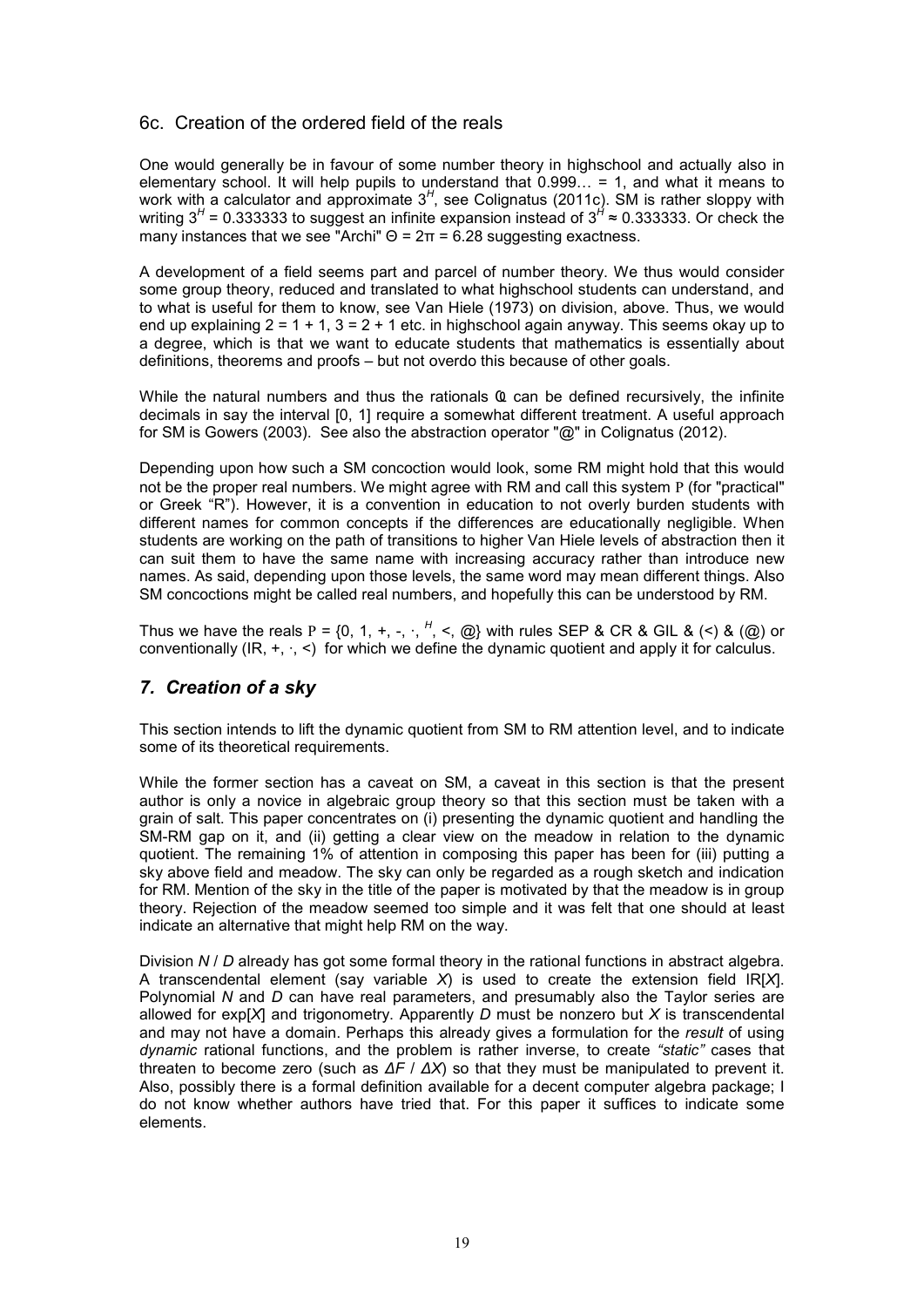A sky  $\Sigma \equiv \Sigma_8$  while  $\Sigma_i$  is called a cumulative stage, with  $\Sigma_1$  = { (1) } = { IR } and  $\Sigma_i$  = {(1), ..., (*i*) } for points (*i*) below:

- (1) The reals (IR,  $+$ ,  $\cdot$ ,  $\lt$ ) as an ordered field with density
- (2) Variables *x*, *y*, *z*, *x'*, *y'*, *z'*,  $x_1$ , ... that can be used as placeholders or algebraic symbols
- (3) Variables have domains *A*, *B*, *C*, *A', B', C', A*1, o that may be flexible w.r.t. elimination and inclusion of 0, and that may be symbolic too ((2) & (3): "supervariables")
- (4) Other primitives such as "=", program  $\{...,\,....,\, ...\}$  and switch If  $\{...\}$  then  $\{...\}$  else  $\{...\}$
- (5) Expressions *P, Q, R, P', Q', R', P*1, *M* consisting of variables and operators
- (6) Parallel with (5): Functions  $f, g, h, f<sub>1</sub>, \ldots$  with domains and ranges, defined on variables and using expressions, so that *f*[*x*] could be a formal expression and *f*[3] could be a numerical value, defined recursively on (5) so that *f*[*x*] might be said to consist of an expression of other functions ((5) is the form and (6) the domain-range relation, so that ranges arise from expressions in (5) and domains in (3))
- (7) A Simplify algorithm (e.g. reducing expression 1+1 to basic expression 2 ("value"))
- (8) The dynamic quotient *P* // *Q*, defined in the body of the text, Section 2d (or 4b with "(a)").

Thus *P* // Q in (8) is defined on domain  $\Sigma_7 \times \Sigma_7$  and has range  $\Sigma_7$  (potentially recursively  $\Sigma$ ). Assuming that  $(1)$  -  $(7)$  is clear, there can be discussion with and within research mathematics (RM) whether (8) is sufficiently clear for RM.

Let us try at a definition  $(8')$  that uses Section 6b rather than supervariables in  $(8)$ :

- 1. *P* /:/ *Q* is an expression like in (6) (possibly recursively containing / and /:/)
- 2. *R* = Simplify[*Q*] (so that *R* = 0 iff *Q* = 0) (e.g. *R' R'* and 1 1 reduce to 0)
- 3. If *R* is a closed expression (containing no variables):
	- 3.1. If  $R = 0$  then  $P / I/Q =$  Indeterminate
	- 3.2. If  $R \neq 0$  then  $P$  /:/  $Q =$  Simplify $[P / Q]$
- 4. If *R* is an open expression (containing variables), then *Q* and *R* must be functions, then *P* /:/ *Q* must have a domain w.r.t. *Q* and let this be *A.* Then *A* is also the range of *Q* w.r.t. its subvariables that have their own subdomains:
	- 4.1. If *R* can be 0 in *A* (or 0 is an element in *A* that can apply) then:
		- 4.1.1. Choose  $Q'$  with  $A' = A \setminus \{0\}$ , such that  $Q' = Q$  where  $Q'$  is defined (i.e.  $A'$ ). Make this choice effective by using subvariables and their subdomains in *Q* to create subvariables and subdomains in *Q'*.
		- 4.1.2. Adapt *P* to *P'* for relevant subvariables in the change from *Q* to *Q'*
		- 4.1.3. *P* /:/ *Q* = Simplify[*P'* / *Q'*] for *A'*
		- 4.1.4. Choose  $Q''$  with  $A = A' \cup \{0\}$ , such that  $Q'' = Q$  where  $Q$  is defined (with 0)
		- 4.1.5. For *P* /:/ *Q* found in 4.1.3 adjust the domain where it is defined correspondingly (replacing subvariables in *Q'* with those in *Q'' = Q*)
	- 4.2. If *R* cannot be 0 in *A* (or 0 is no element in *A*)*,* then *P* /:/ *Q* = Simplify[*P* / *Q*]

In my perception, (8') is only a more complex rephrasing of (8), but perhaps it helps RM.

One reason why (8') is more complex is possibly because of the distinction between variables in (2) and expressions in (5). We use  $R =$  Simplify[*Q*] instead of the more natural  $x =$ Simplify[*Q*]. There is no reason why a variable cannot be used to represent the denominator, or why the denominator cannot be regarded as a variable, as in fact is shown in the SM definition of the dynamic quotient. It seems to be a convention in some realms of RM to make the distinction anyhow, and prefer *R* as a metavariable. In this area of RM one might argue that SM implicitly uses such metavariables, without calling them such.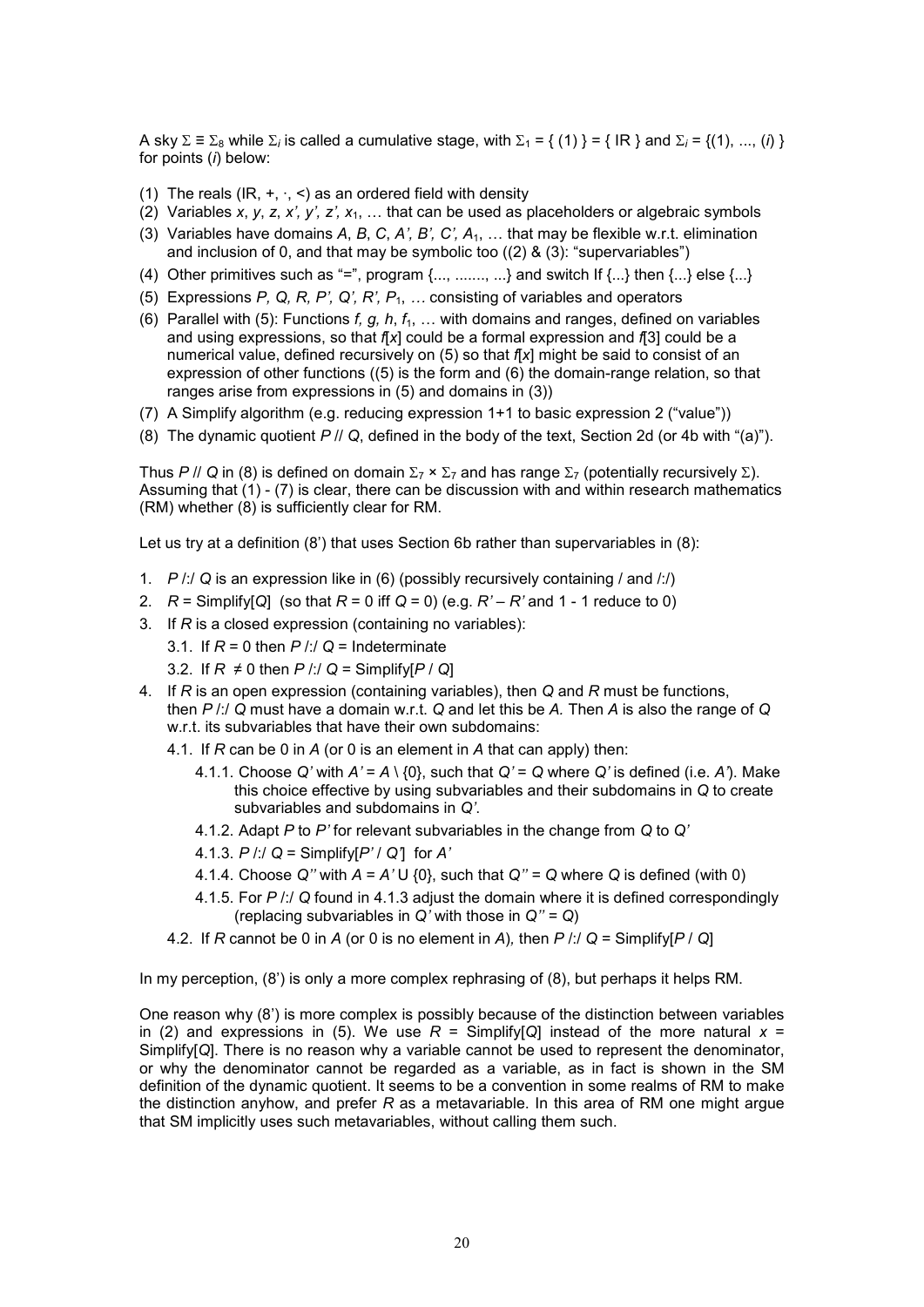## *8. Some remaining remarks from the research in mathematics education*

Some remaining comments from the viewpoint of research in mathematics education are:

(1) We came to this subject from the paradox of the 'division by zero' and the derivative as a corollary, see Colignatus ALOE (2007:236-327, 2011a:241), and restated in EWS (2009) and COTP (2011b). Recently also the operator  $H = -1$  got included in that story, both for subtraction and the inverse, see Colignatus (2014abc). The positional system for numbers is of key importance for the education in arithmetic and later algebra, which again is important for the proposed algebraic approach to the derivative. It all hangs together. The decimal system is rather simple, with a natural number  $x = d[0] + d[1] * 10 + d[2] * 10^2 + ... + d[n] *$ 10<sup> $\wedge$ </sup>*n*, voor *d*[*i*] een digit en  $n \ge 0$ . For decimals see Gowers (2003) and Colignatus (2011c)(2012). It would be useful when higher theory on the decimal system remains closer to the requirements from education.

(2) Harremoës (2000) caused me: (a) to adopt the Harremoës operator *H* = -1 for the half turn on the unit circle, along *i* for the quarter turn, (b) to suggest notation -123 = [-1][-2][-3] to open up the positional system for various internal operations and local handling of overflow and underflow (not only for negative numbers). It was a pleasant surprise to see that Bergstra and Ponse (2014b:11) also recognise such possibility, and label it as a tree format. They actually wonder whether the position handling of overflow and underflow is so useful, but in my impression it very likely would be so for education. Thus I would advise research to support this kind of use in elementary education. See Colignatus (2014b) that pupils can use text balloons rather than brackets. It would change the American manner of subtraction.

(3) In practice in a computer algebra package like *Mathematica*, Wolfram (1988, 1996), there is in fact already  $1/0 =$  Indeterminate. One wonders why some authors do not simply refer to computer algebra. The development of the meadow for group theory with reference to computer science can be understood as providing a theoretical foundation. There doesn't seem yet to exist a theoretical justification that calculation can be faster when logical testing is replaced by arithmetic. Overall, such results do not seem of major importance for our purposes anyhow, since the rewriting of 0<sup>H</sup> = *â* doesn't generate a real inverse. It differs from the requirements of mathematical analysis and the algebraic approach to the derivative, that has its own exception switch anyhow. The attention for computer algebra and its research would likely have more benefits for education and its research in general.

## *9. Conclusions*

(1) The dynamic quotient has been given more formal shape via the tentatitve notion of a sky.

(2) Meadows are a formalisation of error handling. They are no useful avenue for finding an alternative definition for the derivative, if we look for a division by zero at the point where the derivative is taken. Error handling should rather use "0*<sup>H</sup>* " (with quotes).

(3) The question whether the sky would be created above an ordered field or an ordered meadow is not so material for our purposes. It are independent issues. Analytically, for our purposes that require order, infinite elements and the zero product rule (ZPR), the *Restricted Inverse Law* (RIL) and *General Inverse Law*(GIL) are equivalent. Conceptually the GIL seems more advantageous since it makes explicit what otherwise is implicit. If the RIL has the advantage of allowing for faster calculation then it can be used in those steps of course.

(4) For improvement in school education and its research it would be advisable to see more attention for empirics and computer algebra. Also the sky would lose in priority.

(5) The analysis supports the H. Wu (2011:372) alert of "(...) the mathematics community to the urgent need of active participation in the education enterprise." Like Academic Hospitals have research for cure and not dissection, the world needs Academic Schools in which teaching is merged with empirical research on didactics.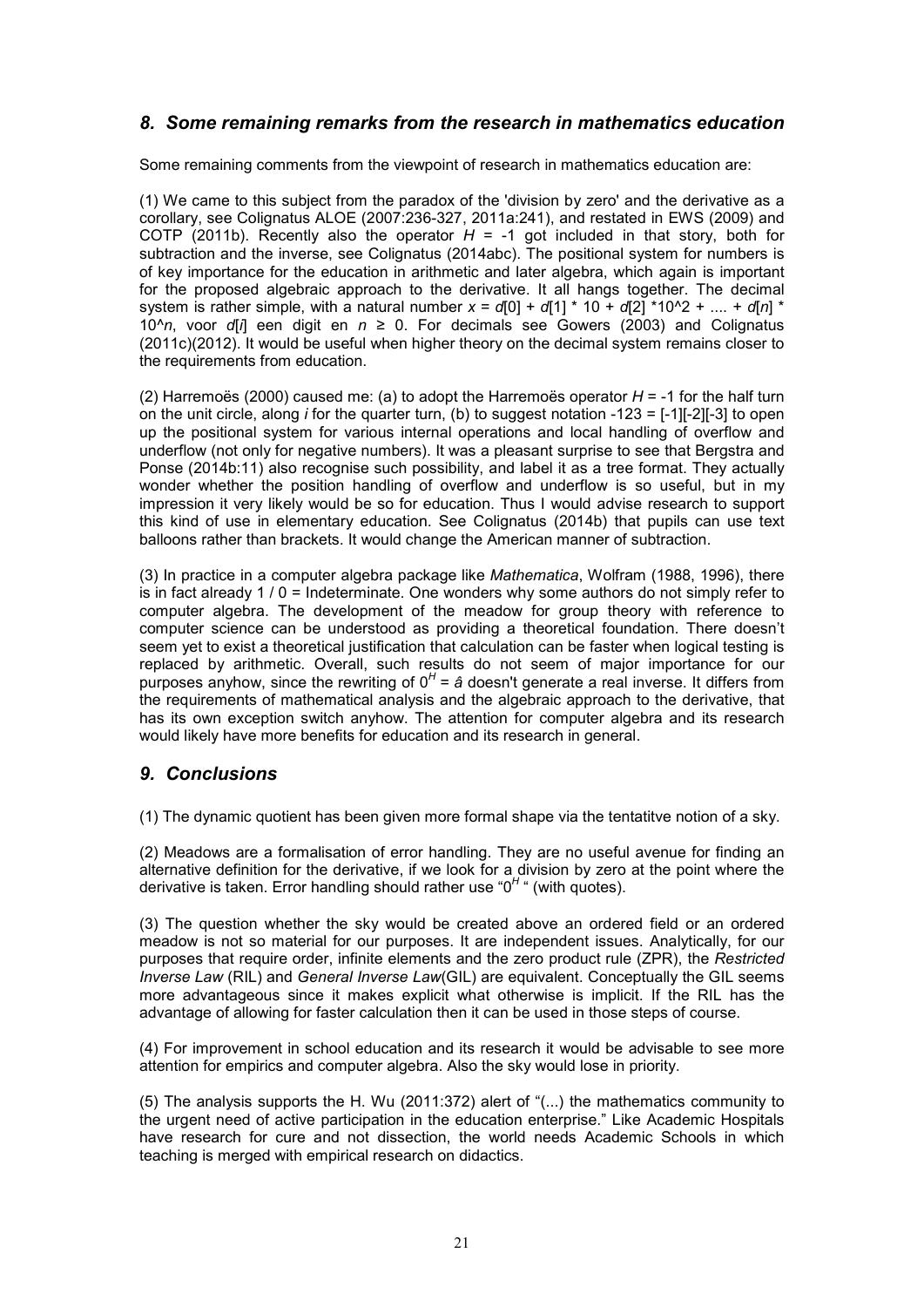## *Appendix A. The meadow*

### A1. Introduction

From the development of the meadow by Bergstra & Tucker (2007) we take only the main properties. The first batch of properties concerns the Commutative Ring (CR). The second batch of properties is called *Strong* Inverse Properties (SIP) since they do not require that the variables are nonzero. The final property is the *Restricted* Inverse Law (RIL) that actually forms a generalisation of the notion of an inverse, that has no protection clause on  $x \neq 0$  and that would also apply to 0 (and allows the creation of  $0<sup>H</sup>$ ).

| CR <sub>1</sub>  | $(x + y) + z = x + (y + z)$                 |
|------------------|---------------------------------------------|
| CR <sub>2</sub>  | $x + y = y + x$                             |
| CR <sub>3</sub>  | $x+0=x$                                     |
| CR <sub>4</sub>  | $x + (-x) = 0$                              |
| CR <sub>5</sub>  | $(x \cdot y) \cdot z = x \cdot (y \cdot z)$ |
| CR <sub>6</sub>  | $x \cdot y = y \cdot x$                     |
| CR <sub>7</sub>  | $x \cdot 1 = x$                             |
| CR <sub>8</sub>  | $x \cdot (y + z) = x \cdot y + x \cdot z$   |
| SIP <sub>1</sub> | $(-x)^{-1} = -(x^{-1})$                     |
| SIP <sub>2</sub> | $(x \cdot y)^{-1} = x^{-1} \cdot y^{-1}$    |
| SIP <sub>3</sub> | $(x^{-1})^{-1} = x$                         |
| RIL              | $x \cdot (x \cdot x^{-1}) = x$              |

A set of statements {*a*1, ...., *a*n} can be turned into a logical statement *a*1 or .... or *a*n. Some writers would represent above CR, SIP and RIL as sets, and then take the union for the complete system. However, in that case the relation becomes (a1 or .... or an)  $\Rightarrow$  q, which would suggest that only one of the *ai* would suffice. The proper form uses &.

Bergstra & Tucker (2007:22) define: A model of CR & SIP & RIL is called a *meadow*.

Bergstra & Tucker (2007:4) mention without proof that (CR & SIP3 & RIL)  $\Rightarrow$  (SIP1 & SIP2)

For a field, the autors also specify the Axiom of Separation (SEP) as  $0 \neq 1$ . Apparently this is not required for a meadow. However, it is usefully adopted since then it is easier to determine an explicit contradiction. Indeed  $0 \neq 1$  would hold for a trivial meadow, but we thus consider non-trivial meadows.

Note that the above CR & SIP & RIL still lacks the successor function of a more traditional development such as the Peano axioms. This extension in computer science rewriting could be found e.g. in Bergstra & Ponse (2014b). Below we take the case of the rational numbers.

Bergstra & Tucker (2007) derive various properties, such as 0 . *x* = 0 (their lemma 2.1a, see also the **Appendix B** below) thus 0 .  $0^H = 0$ , and  $0^H = 0$ . Their derivation is that  $0 = 0^H - 0^H = 0$  $0^H$  +  $(-0)^H$  = 2  $0^H$  and inversion gives  $0^H$  =  $2^H$  0 = 0. See below for the separate steps. However, in Section 2 we already found SIP3  $\Rightarrow$  (0<sup>H</sup> = 0).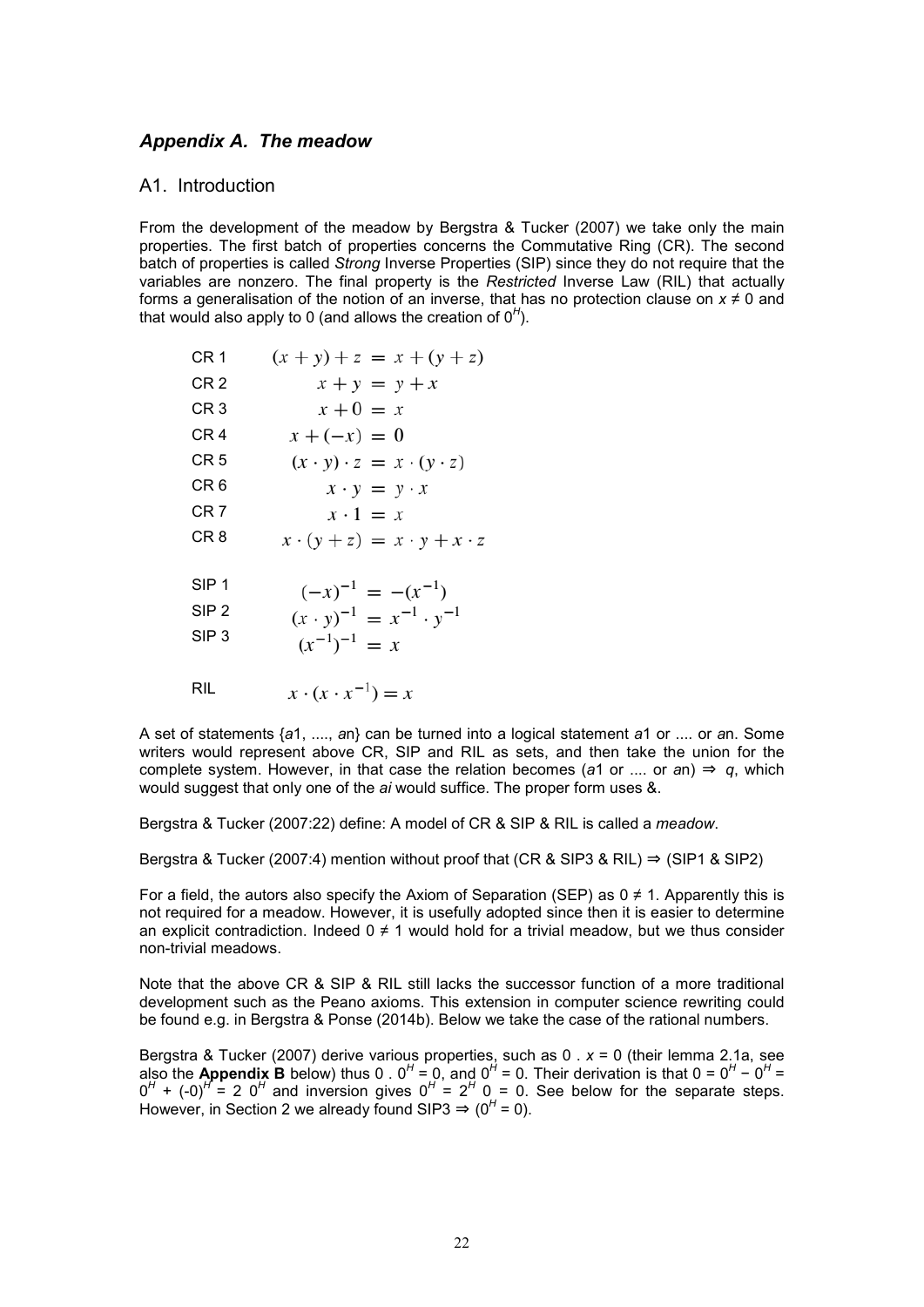A2. Proof that  $1^4$  = 1 and  $H^4$  = H and SIP =  $> 0^4$  + = 0

Apply RIL to 1:  $1 * 1 * 1<sup>H</sup> = 1$ . Apply CR 7 twice to get  $1<sup>H</sup> = 1$ .

At the line level  $H$  = -1 thus  $H$   $H$  = 1. Thus RIL  $H$   $H$   $H$ <sup> $H$ </sup> = $H$  collapses tot  $H$ <sup> $H$ </sup> = $H$ .

A proof that 0<sup>H</sup> = 0, fully quoting from Bergstra & Tucker (2007:7).

We know from (a) that  $0 = 0.0^{-1}$  is valid in a commutative ring. On adding the axioms SIP to CR, we force a value for  $0^{-1}$ .

THEOREM 2.2. The following equation is provable from  $CR \cup SIP$ :

 $0^{-1} = 0$ .

PROOF. First observe that:

| $0 = 0^{-1} + -(0^{-1})$ | by $CR4$            |
|--------------------------|---------------------|
| $= 0^{-1} + (-0)^{-1}$   | by $SIP1$           |
| $= 0^{-1} + 0^{-1}$      | by Lemma $2.1(d)$ . |

Now we calculate:

$$
0^{-1} = (0^{-1} + 0^{-1})^{-1}
$$
  
\n
$$
= (1 \cdot 0^{-1} + 1 \cdot 0^{-1})^{-1}
$$
  
\n
$$
= ((1 + 1) \cdot 0^{-1})^{-1}
$$
  
\n
$$
= (1 + 1)^{-1} \cdot (0^{-1})^{-1}
$$
  
\n
$$
= (1 + 1)^{-1} \cdot 0
$$
  
\n
$$
= 0
$$
  
\nby *CRS*  
\nby *SIP2*  
\nby *SIP3*  
\nby *SIP3*  
\nby Lemma 2.1(a) and *CR2*.

## A3. Understanding RIL

Define  $U[x] = x \cdot x^H$  (read as "unit" that hopefully is 1). Note that  $U[x]^H = U[x]$ . The crucial point is that we do not have a general rule that  $U[x] = x$  .  $x^H = x^H$ .  $x = 1$ . This would cause 1 = 0. The idea is that a weaker rule RIL allows 0<sup>H</sup> to be defined (to lose the "undefined") without *U*[0] = 1. The following deduction shows that RIL is a weakened GIL in multiplicative format. Since none of these assumptions is protected,  $x \cdot x^H = 1$  might still apply for  $x = 0$ . However, substitution of  $x = 0$  in (u1-u4) still generates a truth since  $0 = 0$ .

| (u 1) $x \cdot (x \cdot x^H) = x$             | RIL for any x                        |
|-----------------------------------------------|--------------------------------------|
| (u 2) $x \cdot (x \cdot x^H) - x \cdot 1 = 0$ | CR 4 and CR 7                        |
| (u 3) $x \cdot (x \cdot x^H - 1) = 0$         | CR 8                                 |
| (u 4) $x = 0$ or $x \cdot x^H = 1$            | only if it is possible to take roots |

Bergstra & Tucker (2007:16-17) define *Z*[*x*] = 1 - *U*[*x*] and prove that *U*[*x*] *U*[*x*] = *U*[*x*]. Directly:

| (v 1) $x \cdot (x \cdot x^H) = x$                   | RIL for any $x$                      |
|-----------------------------------------------------|--------------------------------------|
| $(v 2) xH x (x \cdot xH) = xH x$                    | multiply with $x^H$                  |
| (v 3) $U[x] U[x] = U[x]$ or $U[x] * (U[x] - 1) = 0$ | CR 6 and $U[x] = x \cdot x^H$        |
| $(v 4)$ $U[x] = 0$ or $U[x] = 1$ ?                  | However RIL & ZPR $\Rightarrow$ GIL. |
| (v 5) $x \cdot x^H = 0$ or $x \cdot x^H = 1$ ?      | $U[x] = x \cdot x^{H}$               |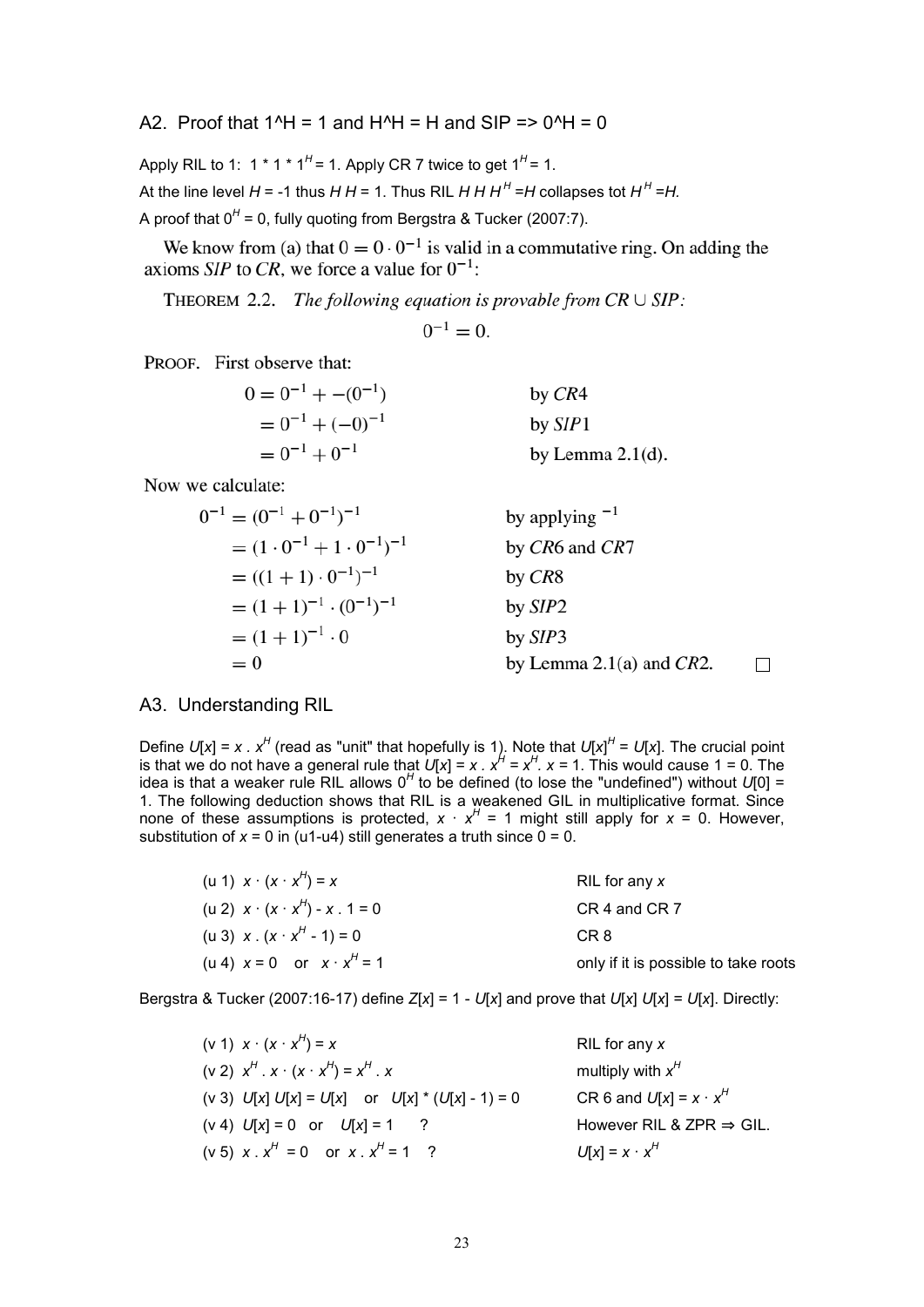Since  $U[x]$  depends upon *x*, there is a difference between  $U[0] = 0$  and  $U[x] = 1$ , and it is necessary to be aware of that. At some stage I wrote  $y = U[x]$ , used  $y = y$  thus  $y (y - 1) = 0$ , then ZPR and SEP, and derived contradictions 1  $*$  1 = 0 and 0  $*$  0 = 1. But it is invalid to use a general  $y = y$ . Who is getting used to the RIL thus might be warned.

A4. For  $(Q, \leq)$ : (SEP & CR & SIP)  $\Rightarrow$  (RIL is equivalent to GIL)

Note that this was already proven in Section 2. This is my own proof that Bergstra (communication 2014-09-10) refers to. It remains useful for math education research when it is discussed how to show students where the ordering in rationals comes from.

For the rationals  $\Omega$ , assume SEP & CR & SIP. With their theorem 2.2: (CR & SIP)  $\Rightarrow (0^H = 0)$ .

Definitions (in the body of the text *N* is the numerator but here it gives the natural numbers):

*N* + = { *n* | *n* = 1 or (*n* - 1) ϵ *N* + } Ҩ<sup>1</sup> = { *n H* | *n* ϵ *N* + } Ҩ<sup>+</sup>  $I = \{ n : m^H | n \in N^+ \& m \in N^+ \}$  $N = \{ n \mid -n \in N^+ \}$   $\qquad Q^0$  $= \{ n^H | n \in Z \}$  (0<sup>H</sup>!) **Ҩ** = {x| - x є **Ҩ**<sup>+</sup>} *N* = {0} U *N* + Z = *N* U {0} U N<sup>†</sup> ( Ҩ = Ҩ U {0} U Ҩ<sup>+</sup> *x* > 0 iff *x* ϵ Ҩ<sup>+</sup> *x* < 0 iff *x* ϵ Ҩ*x* > 0 iff -*x* < 0  $x > y$  iff  $(x - y) \in \mathbb{Q}^+$  $x < y$  iff  $(x - y) \in \mathbb{Q}^{-}$  $x < 0$  or  $x = 0$  or  $x > 0$ 

On whether 0 is a natural number, see Harremoës (2011) and Colignatus (2014d). It is.

The above does not just give the rationals **Ҩ** but also the order. The above two tables can be represented by (Ҩ, <). An expression is that there is a "positive cone". For this ordered field we have automatic cancellation, with the rules ZPR and CL, and thus also GIL. It will be nice to prove this in a somewhat different fashion.

Lemma: For (Ҩ, <): GIL and RIL: for integer *m* ≥ 1 it holds that *m.m<sup>H</sup>* = 1. Proof: For GIL: *m* ≠ 0. For RIL: (1) For  $m = 1$ : 1.1.1<sup>H</sup> = 1 and drop the first 1 because of 1  $x = x$ . (2) For *m* > 1: *n = m -* 1 > 0. Then:

$$
m mH = k
$$
  
\n
$$
m = m k
$$
  
\n
$$
(n + 1) = (n + 1) k
$$
  
\n
$$
n + 1 = n k + k
$$
  
\n
$$
1 - k = n k - n
$$
  
\n
$$
1 - k = n (k - 1)
$$
  
\n
$$
k < 1
$$
 sign + = sign - impossible  
\n
$$
k > 1
$$
 sign - = sign + impossible  
\n
$$
k = 1
$$
 0 = 0 the only remaining possibility

```
QED
```
Theorem: For ( $@$ , <): (SEP & CR & SIP)  $\Rightarrow$  (RIL is equivalent to GIL) Proof: GIL implies RIL: Already given is that for  $x = 0$  we get 0 (0 0<sup>H</sup>) = 0. If  $x \neq 0$  then  $x \cdot x^H = 1$ . Multiply both sides by *x* which gives  $x \cdot (x \cdot x^H) = x$ . RIL implies GIL: For  $x < 0$ , use  $x \cdot x^H = (-x) \cdot (-x)^H$  so that we can look at  $-x > 0$ . Assume  $x > 0$ . Then  $x = n \frac{m}{l}$  for  $n \in N^+$  &  $m \in N^+$ . Above lemma applies to these *n* and *m*. Thus  $x \cdot x^H = n \frac{m^H}{n^H} \frac{n^H}{m} = (n \frac{n^H}{m^H}) \frac{m^H}{m^H} = 1.1 = 1.1$ Thus  $x \neq 0$  implies  $(x \cdot x^H) = 1$ . QED

The upshot is that GIL and RIL are logically equivalent for our purposes with the Reals and the Rationals. This does not look at the particular features of the meadow though, such as providing explicit functions and including an adapted-inverse value for 0 (that is not *really* inverse since we do not have 0  $0^H$  = 1).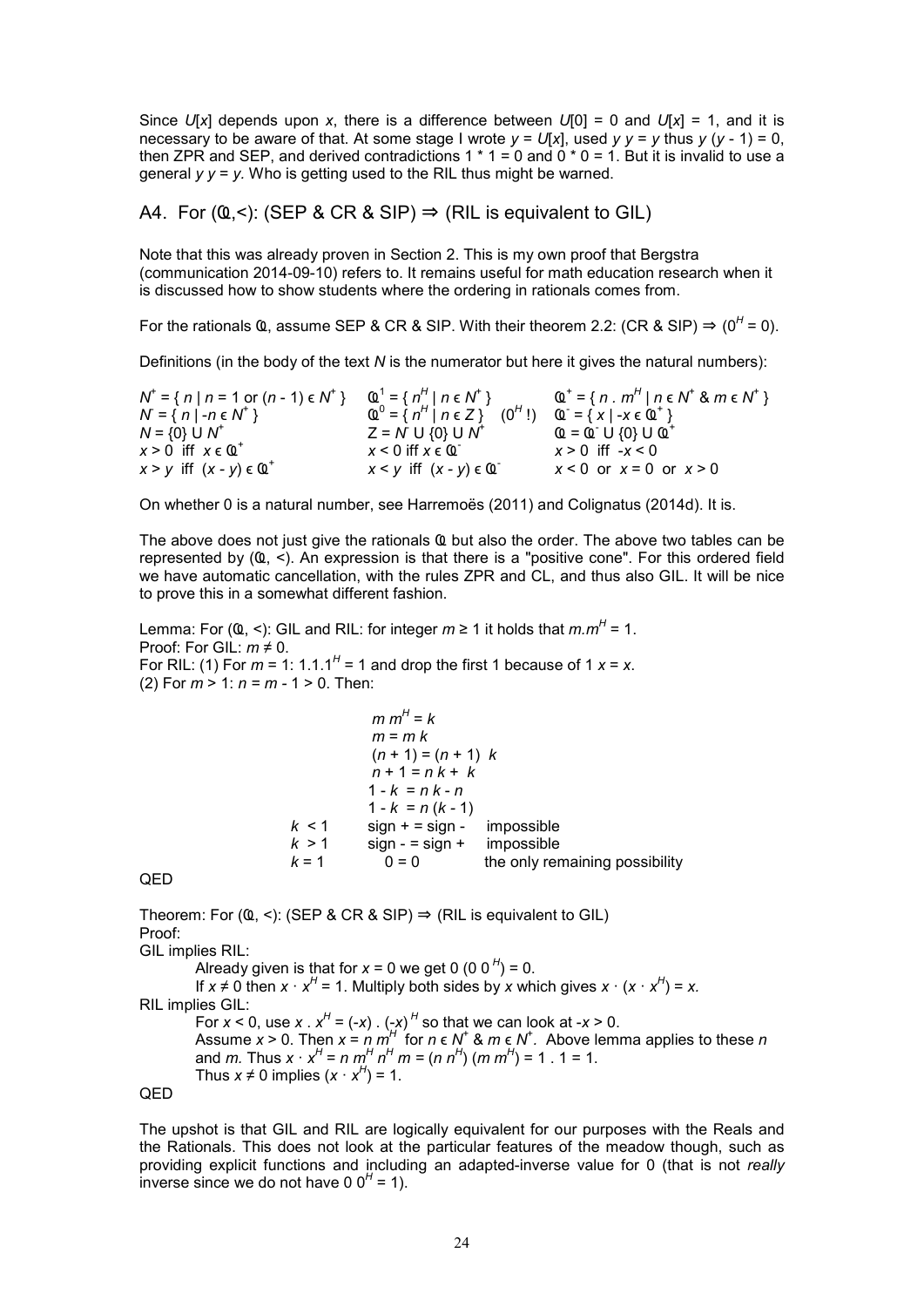### A5. Inversive vs divisive meadows

Bergstra & Middelburg (2009, 2010) consider "inversive" meadows that use x<sup>H</sup> and "divisive" meadows that use 1 / *x*. I am not sure whether there is really a difference when *H* is only used as an operator, without a particular value that can be interpreted as exponentiation. Once we define this  $x^H = 1 / x$  identity then the difference disappears, and why not define it such ? A formal argument would be that an "inversive" meadow simply does not have the symbol *H* for such a definition, and thus would be unable to make it. This is overly formal (formalistic).

On page 19, they state: "(...) the question remains whether the equation  $0/0 = 0$  is natural. The total cost *Cn* of producing *n* items of some product is often viewed as the sum of a fixed cost FC and a variable cost  $VC_n$ . Moreover, for  $n \ge 1$ , the variable cost  $VC_n$  of producing *n* items is usually viewed as *n* times the marginal cost per item, taking *VCn* / *n* as the marginal cost per item. For  $n = 0$ , the variable cost of producing  $n$  items and the marginal cost per item are both 0. This makes the equation  $VC_0/0 = 0$  natural."

This is unusual in economics.The marginal cost would be d*VCn* / d*n*, and normally it would not be zero at  $n = 0$ . Even if you take  $VC_n = v n$ , for constant marginal cost v, then  $v \neq 0$  at  $n = 0$ .

They discuss on p23-25: "(...) that partial meadows together with logics of partial functions do not quite explain how mathematicians deal with 1 / 0 in mathematical works. (...) In the setting of a logic of partial functions, there may be terms whose value is undefined. Such terms are called non-denoting terms. Moreover, often three truth values, corresponding to true, false and neither-true-nor-false, are considered. These truth values are denoted by T, F, and \*, respectively. (...) This means that the classical logical connectives and quantifiers must be extended to the three-valued case. (...) In mathematical practice, the truth value of  $\forall x \cdot (x \neq 0)$ 0)  $\Rightarrow$  (x / x = 1) is considered T. Therefore, the truth value of (0 ≠ 0)  $\Rightarrow$  (0 / 0 = 1) is T as well. (...) but also the truth value of  $(0 = 0)$  V  $(0 / 0 = 1)$  is T. In our view, the latter does not fit in with how mathematicians deal with 1 / 0 in mathematical works. Hence, we conclude that LRMd, even together with the imperative to comply with the two-valued logic convention, fails to provide a convincing account of how mathematicians deal with 1  $/$  0 in mathematical works." (brackets added).

It so happens that Colignatus ((1981), 2007, 2011) introduces a threevalued logic that differs from common approaches. However, I do not think that threevalued logic is needed here. There is no need to reduce statements about undefined values to be undefined themselves too. When 0 / 0 is undefined then the statement (0 / 0 = 1) is not true, then (0 = 0)  $\vee$  (0 / 0 = 1) still is true, since  $(0 = 0)$ . This is actually best seen in Wolfram (1988, 1996), in which a test on values (Indeterminate == 1) remains unevaluated but a test on identity (Indeterminate === 1) returns F. The issue is one of predicate logic rather than threevalued logic.

### *Appendix B. The common meadow*

### B1. Introduction

Bergstra & Ponse (2014a) generate a "common" meadow that has a general value *â* (for "additional", that might be Undefined or Indeterminate). The GIL is extended to a *Common Inverse Law* (CIL). Bergstra & Tucker (2007:5) use *â* = 0 for an "involutive" meadow[0].

$$
If (x \neq 0) \& (x \neq \hat{a}) then (x \cdot x^H = 1) else (x^H = \hat{a})
$$

Application to *â* gives  $\hat{a}^H$  =  $\hat{a}$ . Directly ( $\hat{a}^H$  =  $\hat{a}$ )  $\Rightarrow$  (( $\hat{a}^H$ )<sup>H</sup> =  $\hat{a}^H$  =  $\hat{a}$ ). But ((0<sup>H</sup>)<sup>H</sup> = 0) cannot be derived and thus CIL[*â*] ⇒ SIP3 does not hold.

With SIP3 then ((0<sup>H</sup>)<sup>H</sup> = 0) but also (0<sup>H</sup> = *â*) and thus ((*â*)<sup>H</sup> = 0) and (*â* = 0). To prevent this we would require a "SIP3" with longer protection clauses.

While 0<sup>H</sup> = 0 is counter-intuitive, more natural is  $\hat{a}$  = Indeterminate (in use in *Mathematica*).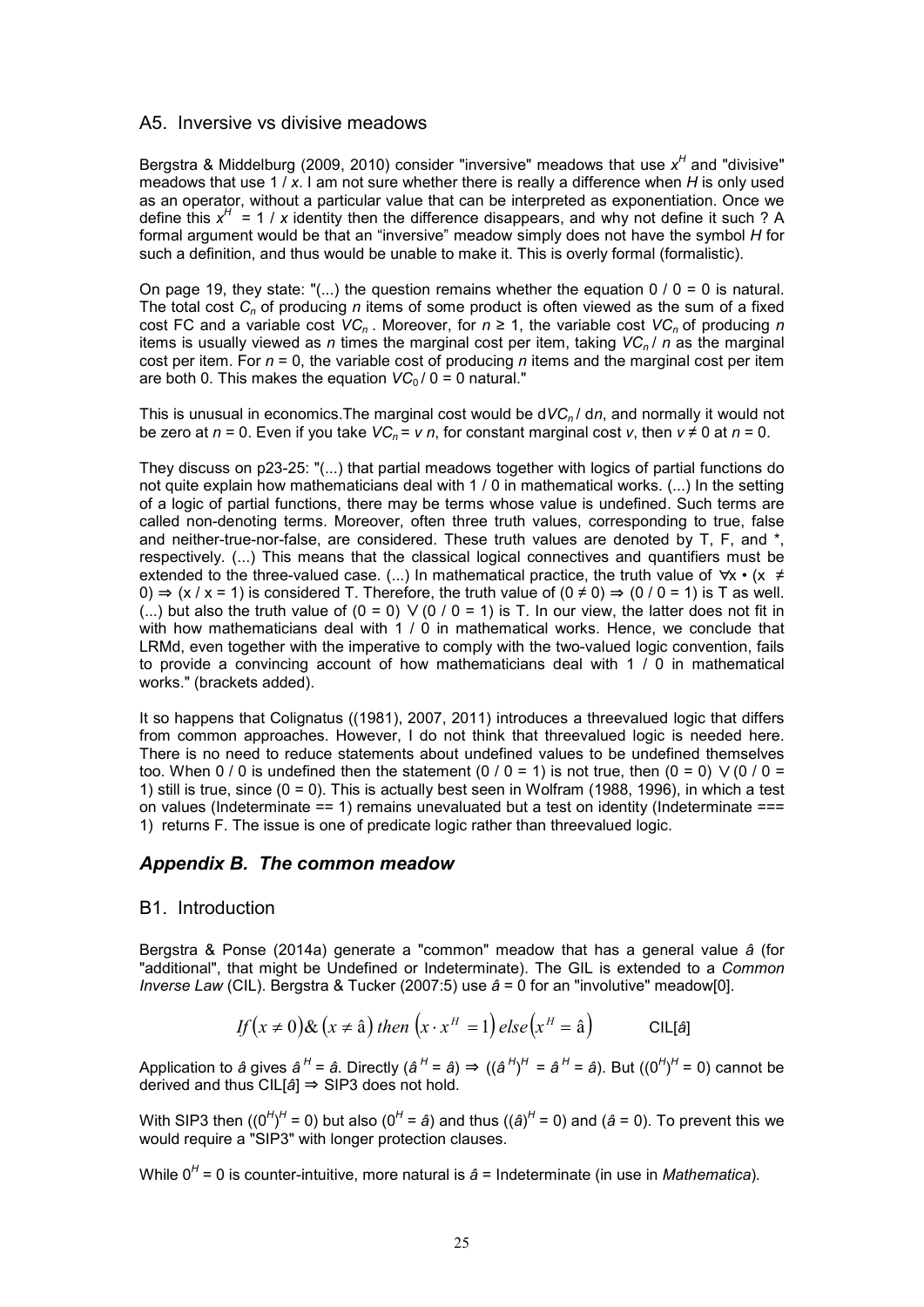Bergstra & Tucker (2007:6) derive from the CR that  $0 \cdot x = 0$ :

| $0 + 0 = 0$                                                             | by $CR3$                      |
|-------------------------------------------------------------------------|-------------------------------|
| $(0+0) \cdot x = 0 \cdot x$                                             | multiplying both sides by $x$ |
| $0 \cdot x + 0 \cdot x = 0 \cdot x$                                     | by CR8 and CR6                |
| $(0 \cdot x + 0 \cdot x) + (-(0 \cdot x)) = 0 \cdot x + (-(0 \cdot x))$ | adding to both sides          |
| $0 \cdot x + (0 \cdot x + (- (0 \cdot x))) = 0$                         | by $CR1$ and $CR4$            |
| $0 \cdot x + 0 = 0$                                                     | by $CR4$                      |
| $0 \cdot x = 0$                                                         | by $CR3$ .                    |

Thus we also have 0 . *â* = 0.

Bergstra & Ponse (2014a) on the common meadow assume:

axiom (12): *x* .  $x^H = 1 + 0$  .  $x^H$ .

Given that the axioms for CR apply, 0 .  $x = 0$ , and then (12) reduces to  $x \cdot x^H = 1$ .

Thus also  $0 * a = 1$ .

Thus  $0 = 1$ .

Thus this implementation of a common meadow reduces to a trivial meadow.

### B3. Question about 0 \* 0^H

Actually, above derivation that 0.x = 0 for all x causes us to wonder about 0 0<sup>H</sup>. Are we sure that 0<sup>\*</sup> Indeterminate is a proper expression ? If 0 0<sup>H</sup> = Indeterminate, then above proof uses Indeterminate – Indeterminate =  $0$  (CR 4). We may wonder whether this is proper too.

The substitution of  $x = 0<sup>H</sup>$  into 0. $x = 0$  assumes that  $0<sup>H</sup>$  is a well-formed expression, such that the assumptions of CR apply to it. The proof essentially first supposes that 0 0<sup>H</sup> is proper and then derives that it is proper and becomes 0. This assumes what needs to be proven. Perhaps the creators of CR did not regard 0<sup>H</sup> as such a proper expression for CR 4. It may well be that they intended a protected CR 4<sup>\*</sup>: (*x* is defined)  $\Rightarrow$  ((*x* + (-*x*)) = 0).

### B4. Calculus in a meadow

Bergstra, Bethke & Ponse (2013) speak about a "cancellation meadow". Given the cancellation properties it seems that this meadow generates a field (except for the additional properties of a meadow). They introduce differential operators in algebraic fashion, related to Derivative algebra and Derivation (differential algebra) in abstract algebra. The approach differs from the dynamic quotient. In abstract algebra there is a set of rules that you can apply once you have defined them. In highschool we might teach calculus by giving just the derivation rules.

Instead, we need a method that allows to link up with where the notions of derivative and integral come from. If one wants to link up the abstract algebra with the proper derivative then it is not unlikely that conventionally there still would be required an application of the limit. Instead, the dynamic quotient provides an alternative algebraic definition of the derivative.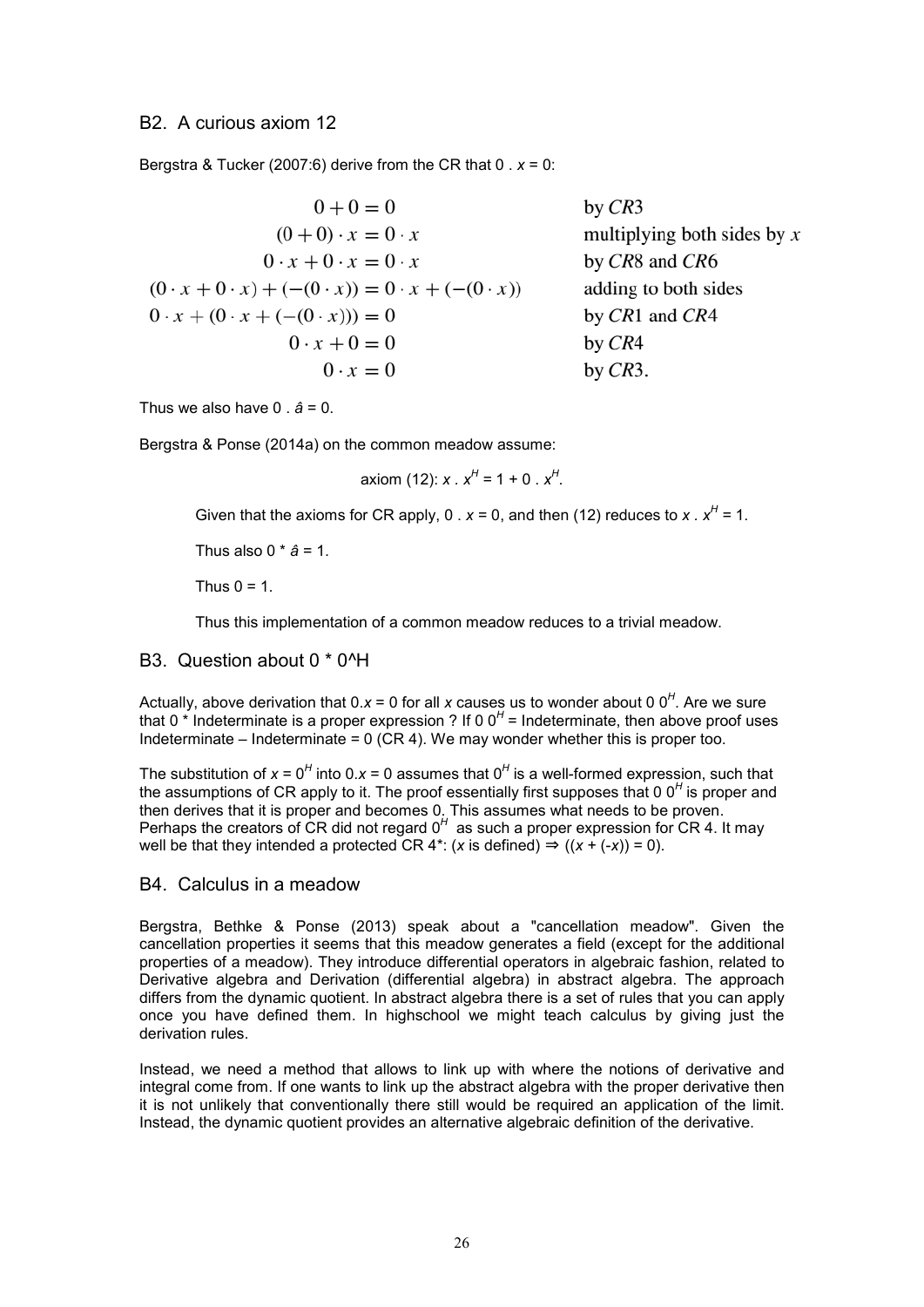### B5. Cancellation laws

See Section 2 on the GIL and the other cancellation rules.

Bergstra, Hirshfeld & Tucker (2009:6) Lemma 2.2 derive for *w* = 1:

(a) If  $x \vee y = w \& x \vee z = w$ , then  $x \cdot (y - z) = 0$ . (The Zero Product Rule need not apply)

(b)  $v - z = 1$ .  $(v - z) = v \times (v - z) = 0$ , whence  $v = z$  (using  $w = 1$ , without ZPR)

The derivation using  $w = 1$  only allows unicity. The authors suggest  $y = z = x^H$ , but this is not proper at this stage. However, in Lemma 2.7, p8 there: Als  $x y = 1$  then  $y = x^H$ . A full quote is:

To improve readability we denote  $x^{-1}$  by  $\overline{x}$  and use  $1_x = x \cdot x^{-1}$ . Recall that  $1_x = 1_{\overline{x}}$ .

Proposition 2.7. Implicit definition of inverse:  $CR + Ril \vdash x \cdot y = 1 \rightarrow x^{-1} = y$ 

*Proof.*  $\overline{x} = 1 \cdot \overline{x} = x \cdot y \cdot \overline{x} = 1_x \cdot y = (1_x + 0) \cdot y = (1_x + 0 \cdot \overline{x}) \cdot y = (1_x + (x - x) \cdot \overline{x}) \cdot y =$  $(1_x + (x \cdot 1 - x \cdot x \cdot \overline{x}) \cdot \overline{x}) \cdot y = (1_x + (x \cdot x \cdot y - x \cdot x \cdot \overline{x}) \cdot \overline{x}) \cdot y = (1_x + x \cdot x \cdot (y - \overline{x}) \cdot \overline{x}) \cdot y = (1_x + x \cdot x \cdot (y - \overline{x}) \cdot \overline{x}) \cdot y = (1_x + x \cdot x \cdot (y - \overline{x}) \cdot \overline{x}) \cdot y = (1_x + x \cdot x \cdot (y - \overline{x}) \cdot \overline{x}) \cdot y = (1_x + x \cdot x \cdot (y - \overline{x}) \cdot \overline{x}) \cdot y = (1_x + x \cdot$  $(1_x + x \cdot (y - \overline{x})) \cdot y = (1_x + x \cdot y - x \cdot \overline{x}) \cdot y = x \cdot y \cdot y = 1 \cdot y = y$ 

The problem now is the find the converse: if we have an  $x$  and an  $x^H$  generated by the system, prove that their product is 1. Then the meadow collapses to a field (except for its properties). The equivalence of GIL and RIL now must be tested for *â.*

PM 1. For arbitrary *w* unequal to zero:  $x y = w 8$ ,  $x z = w$  associate with  $x' y = 1$  and  $x' z = 1$ , namely for  $w x' = x$ . In that case  $y = z$  too. The problem is that we cannot presume an association with some *x*' such that *w x*' = *x* but must show a determination e.g. as  $x' = x w<sup>H</sup>$ .

PM 2. One small extension is that *x* might associate with some *z* for which we have a proper inverse. This is just to show that one quickly runs into dead ends.

If *z y* = 1 then *y* =  $z^H$  and *U*[*y*] =  $y^H$  *y* = 1. If also  $x = w z = w y^H$  (so that  $xy = w$ ) then  $x^H = w^H y$ . Then  $U[x] = w z w^H y = U[w]$ .

### B6. To what extent is a meadow needed ? Advice to use "0^H"

One might read GIL as a *prohibition* of trying 1 / 0. While GIL leaves 0<sup>H</sup> undefined, we may still consider that we have both 0 and <sup>H</sup> and thus might create the expression 0<sup>H</sup> that might work as Indeterminate. Thus:

| $0^H \neq 0$                                      | Assumption. Write $0^H$ = Indeterminate                                                                                                              |
|---------------------------------------------------|------------------------------------------------------------------------------------------------------------------------------------------------------|
| $0^{H} (0^{H})^{H} = 1$                           | GIL: (Indeterminate Indeterminate $H$ ) = 1                                                                                                          |
| 0.0 <sup><math>H</math></sup> = Indeterminate (?) | See section B3 above. But multiplication of the<br>second line with 0 gives<br>Indeterminate Indeterminate <sup><math>H</math></sup> = 0. Then 0 = 1 |
| $0.0^H = 0$ (?)                                   | Then: 0 Indeterminate = $0$                                                                                                                          |
| $(0^H)^H \neq 0$                                  | NZI: Indeterminate $H$ does not reduce                                                                                                               |
| $(((0^H)^H)^H = 0^H$                              | "SIP3": (Indeterminate <sup><math>H</math></sup> ) <sup><math>H</math></sup> = Indeterminate                                                         |

It is not clear to me whether this might collapse for some other reasons (too).

Clearly above consequence of NZI is in conflict with SIP3, and it only survives because of the protection in "SIP3". Another example is unprotected SIP2 and line two above from GIL: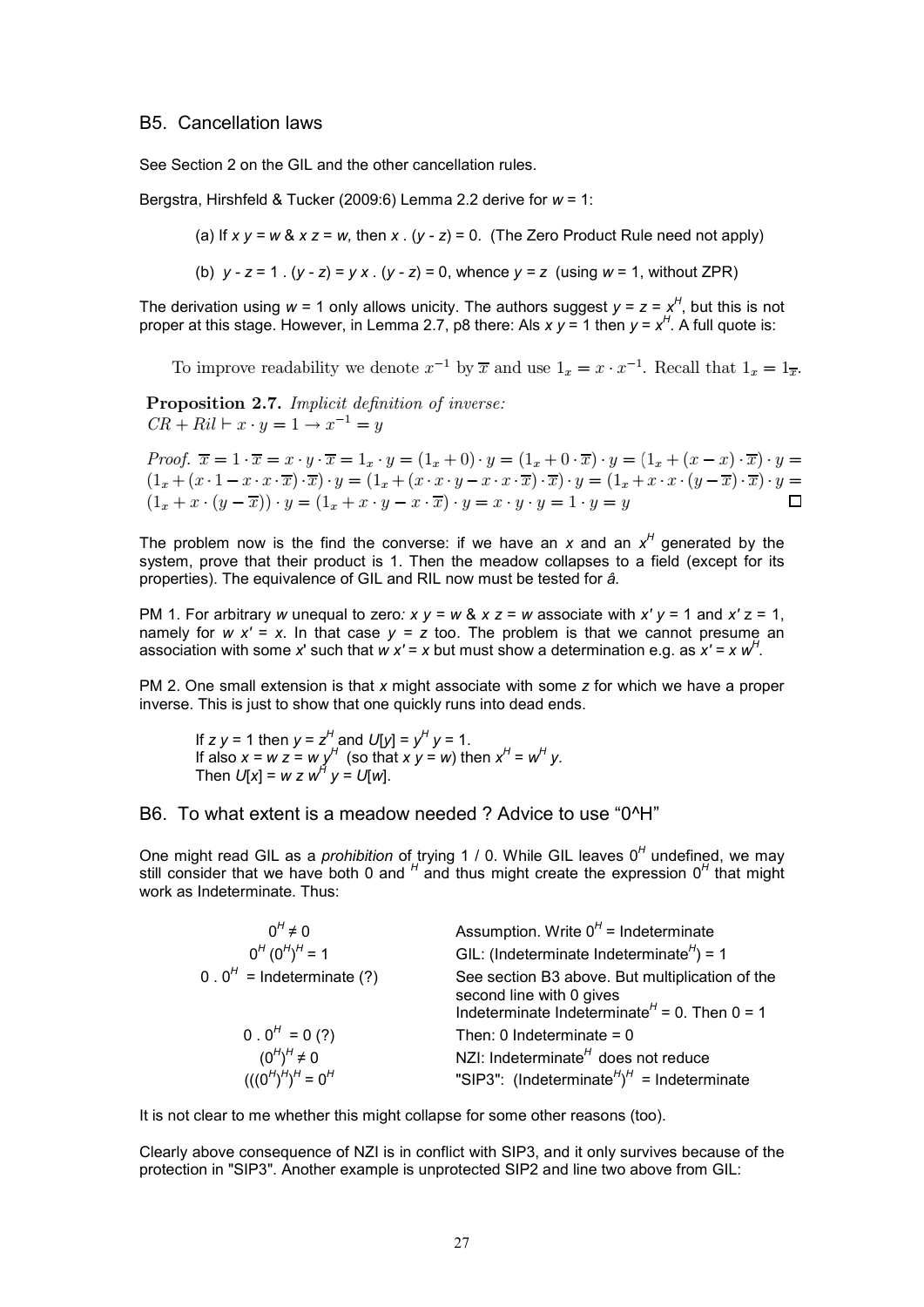$$
(0\ 2 = 0\ 5) \Rightarrow (0^H\ 2^H = 0^H\ 5^H) \Rightarrow ((0^H)^H\ 0^H\ 2^H = (0^H)^H\ 0^H\ 5^H) \Rightarrow (2^H = 5^H)
$$

A conclusion would be that all SIP require a protection (like CR 4).

Once we allow 0<sup>H</sup> then the question arises when the expression can actually be applied and be useful. One might argue that GIL itself generates a symbol 0<sup>H</sup> that can work as an indicator for Indeterminate. This might be somewhat useful. As it looks now, however, all expressions containing 0<sup>H</sup> or Indeterminate better collapse to Indeterminate, and then the exit, instead of further elaborations on Indeterminate.

Overall, it seems advisable to write "0<sup>H</sup> " rather than 0<sup>H</sup>. The latter has the meaning that there would be an inverse for 0, while there isn't one. Using "0<sup>H</sup> " better shows that: "some calculation runs the danger that this expression is being created whence there is a switch to the exit".

The reported advance in calculation speed with RIL might require a closer look whether programs with logical tests on division by zero are as efficient as they might be. Allowing for  $0<sup>H</sup>$  = 0 and continue calculating with 0 for hours without aborting is not efficient either. If computers are fast in calculating with equalities perhaps we should try to find other ways (than RIL) for handling inequalities.